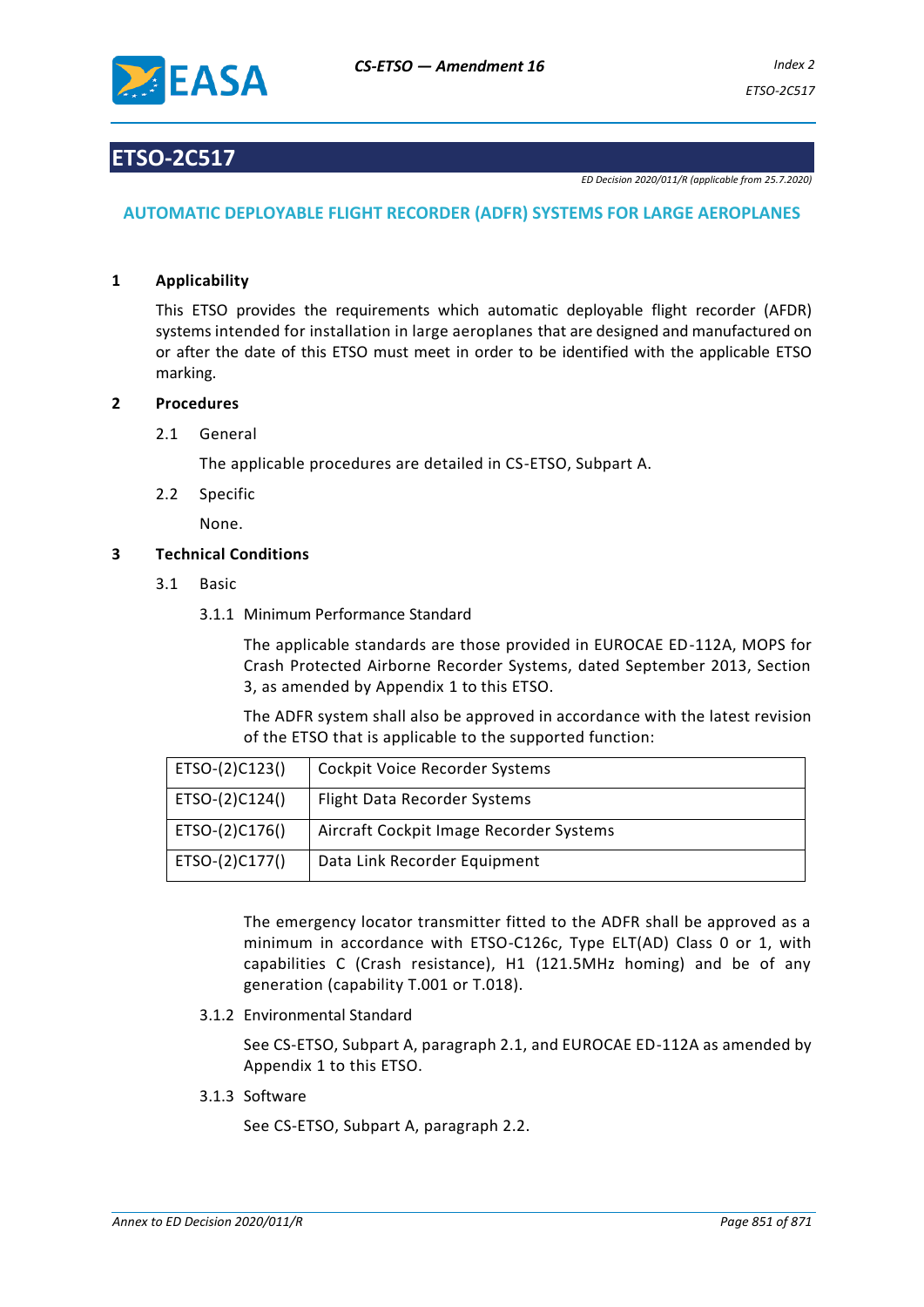

3.1.4 Airborne Electronic Hardware

See CS-ETSO, Subpart A, paragraph 2.3.

- 3.2 Specific
	- 3.2.1 Failure Condition Classification

See CS-ETSO, Subpart A, paragraph 2.4.

A failure of the ADFR to deploy when required is classified as a minor failure condition.

An unintended deployment of the ADFR is classified as not less than a major failure condition.

Note: The classification of the unintended deployment of the ADFR is driven by the risk to the people on the ground. The unintended deployment of the ADFR may also damage the aircraft. Assessing this impact when installing the article on an aircraft may result in a more stringent classification.

#### **4 Marking**

4.1 General

See CS-ETSO, Subpart A, paragraph 1.2.

- 4.2 Specific
	- 4.2.1 Lettering identification

The equipment shall comply with the identification requirement in EUROCAE ED-112A, Section 3-1, paragraph 3-1.8.3 as amended by Appendix 1 to this ETSO.

#### **5 Availability of Referenced Documents**

See CS-ETSO, Subpart A, paragraph 3.

[Amdt ETSO/16]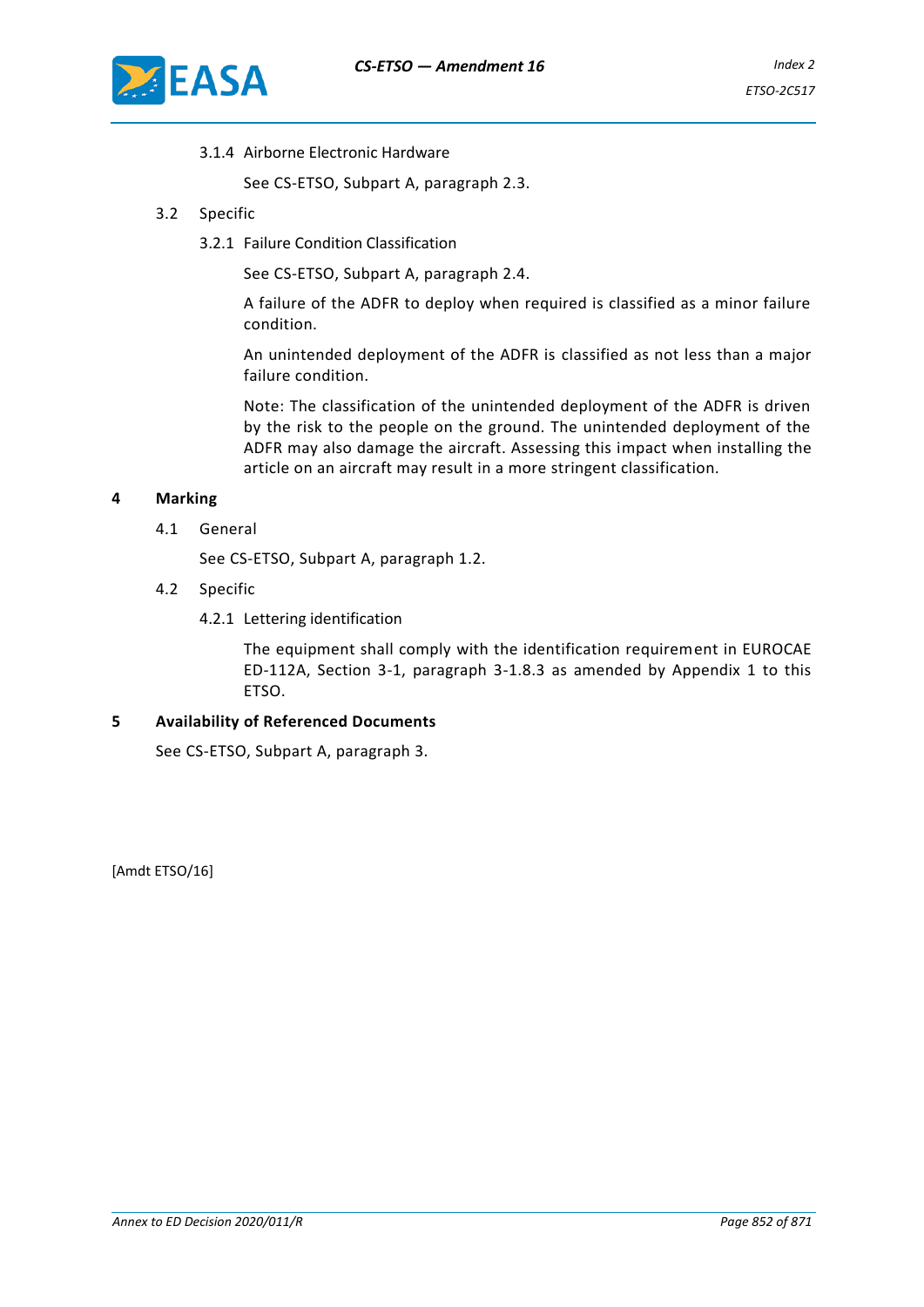

## **Appendix 1 to ETSO-2C517 – Minimum Operational Performance Standard (MOPS) for Automatic Deployable Flight Recorder (ADFR) Systems**

*ED Decision 2020/011/R*

The applicable standard is EUROCAE ED-112A, MOPS for Crash Protected Airborne Recorder Systems, dated September 2013, and shall be modified as per Table 1 below.

| $3 - 1.1$<br><b>This</b><br>section<br>details<br>the<br>additional<br>requirements and exceptions that are<br>specific to deployable recorders. The<br>requirements specified in this section shall<br>be met in addition to the requirements of<br>Sections 1 and 2, together with Sections 4<br>and 5 as applicable, and the appropriate<br>recorder specific parts.                                                                                                                                                                                                                                                                                                                                                                                                                                                                                                                                                                                                                                                                     | This section details the additional requirements<br>and exceptions that are specific to deployable<br>recorders. The requirements specified in this<br>section shall be met in addition to the<br>requirements of Sections 1 and 2, together with<br>the requirements of Sections 4 and 5 as<br>applicable,<br>the<br>and<br>appropriate<br>recorder-specific parts.                                                                                                                                                                                                                                                                                                                                                                                                                                                                                                                                                                                                                                                                                                                                                            |
|---------------------------------------------------------------------------------------------------------------------------------------------------------------------------------------------------------------------------------------------------------------------------------------------------------------------------------------------------------------------------------------------------------------------------------------------------------------------------------------------------------------------------------------------------------------------------------------------------------------------------------------------------------------------------------------------------------------------------------------------------------------------------------------------------------------------------------------------------------------------------------------------------------------------------------------------------------------------------------------------------------------------------------------------|---------------------------------------------------------------------------------------------------------------------------------------------------------------------------------------------------------------------------------------------------------------------------------------------------------------------------------------------------------------------------------------------------------------------------------------------------------------------------------------------------------------------------------------------------------------------------------------------------------------------------------------------------------------------------------------------------------------------------------------------------------------------------------------------------------------------------------------------------------------------------------------------------------------------------------------------------------------------------------------------------------------------------------------------------------------------------------------------------------------------------------|
| A deployable recorder is a recording<br>medium housed in a crash-protected<br>memory module that is automatically<br>deployed (released) from the aircraft at<br>the start of an accident sequence. Its<br>characteristics have the objective of<br>enabling it to land at low speeds clear of<br>the main aircraft wreckage, or, in the<br>event of an over-water accident, its<br>flotation characteristics enable it to float<br>on water. Since the recorder is no longer<br>with the aircraft it should be equipped<br>with a means to locate it.<br>This type of recorder is attached to the<br>exterior of the airframe, and under normal<br>conditions, functions in the same manner<br>as a fixed recorder. The Recorder Memory<br>Unit, Beacon Transmitters, Antennas,<br>Battery Pack and the survival packaging<br>for these units are all an integral part of<br>the Automatic Deployable Package.<br>The deployable Package incorporates<br>flight characteristics that enable it to<br>deploy and rapidly establish a flight | A deployable recorder is a recording medium<br>housed in a crash-protected memory module<br>that is automatically deployed (released) from<br>the aircraft at the start of an accident sequence.<br>Its characteristics have the objective of enabling<br>it to land at low speeds clear of the main aircraft<br>wreckage or, in the event of an over-water<br>accident, its flotation characteristics enable it to<br>float on water. An ELT is embedded in the<br>deployable recorder to permit determination of<br>the location of the point of the end of flight, and<br>to locate the recorder.<br>This type of recorder is attached to the exterior<br>of the airframe, and under normal conditions, it<br>functions in the same manner as a fixed<br>recorder. The recorder memory unit, beacon<br>transmitters, antennas, battery pack and the<br>survival packaging for these units are all integral<br>parts of the automatic deployable package.<br>The deployable package incorporates flight<br>characteristics that enable it to deploy and<br>rapidly establish a flight trajectory that clears<br>the airframe. |

**Table 1 — Modification of EUROCAE ED-112A for ADFR systems**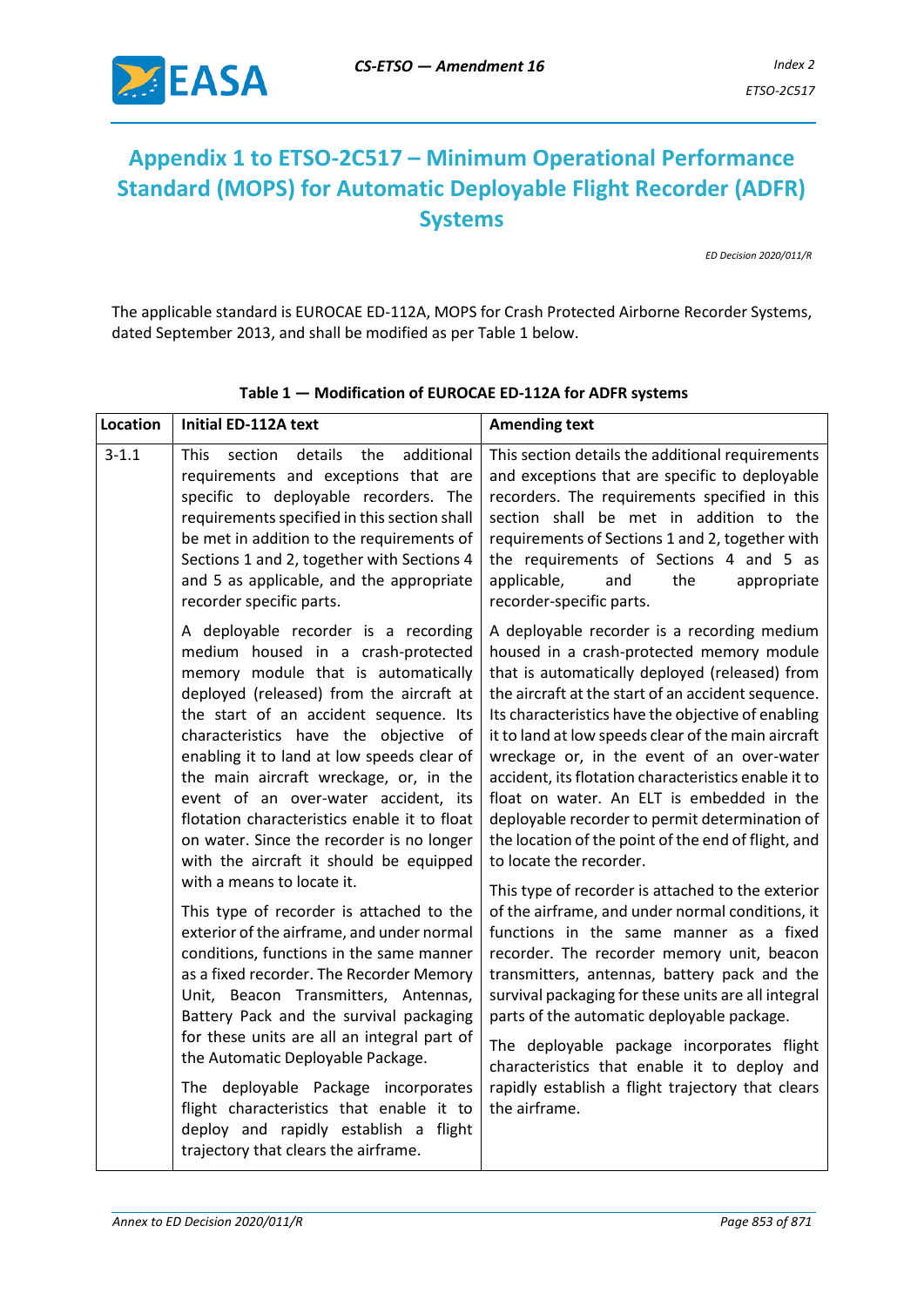

| <b>Location</b> | Initial ED-112A text                                                                                                                                                                                                                                       | <b>Amending text</b>                |                                                                                                                                                                                                                                             |
|-----------------|------------------------------------------------------------------------------------------------------------------------------------------------------------------------------------------------------------------------------------------------------------|-------------------------------------|---------------------------------------------------------------------------------------------------------------------------------------------------------------------------------------------------------------------------------------------|
| $3 - 1.2$       |                                                                                                                                                                                                                                                            | Ignore 3-1.2                        |                                                                                                                                                                                                                                             |
| $3 - 1.3$       | This section defines the minimum<br>specification to be met for Deployable<br>Recorder Systems. It is applicable to any<br>crash-protected recorder that is designed<br>to be deployed, its ancillary equipment<br>and its installation in civil aircraft. | ancillary equipment.                | This section defines the minimum specifications<br>to be met for automatic deployable flight<br>recorder systems. It is applicable to any<br>crash-protected recorder that is designed to be<br>deployed from a large aeroplane, and to its |
| $3 - 1.4$       | 3-1.4 APPLICATION                                                                                                                                                                                                                                          | Replace by the following paragraph: |                                                                                                                                                                                                                                             |
|                 | Compliance with this section will ensure                                                                                                                                                                                                                   | 3-1.4 DEFINITIONS                   |                                                                                                                                                                                                                                             |
|                 | that deployable systems will perform<br>their function under the conditions<br>encountered in aircraft operations.                                                                                                                                         | are used in Section 3.              | The following definitions are provided for the terms that                                                                                                                                                                                   |
|                 |                                                                                                                                                                                                                                                            | Activation depth                    | The nominal depth of the<br>hydrostatic sensor at which it<br>triggers the deployment of the<br>automatic deployable package<br>(3-1.7.2, 3-3.2.10 as defined in<br>this appendix).                                                         |
|                 |                                                                                                                                                                                                                                                            | <b>ADFR</b>                         | Automatic<br>deployable<br>flight<br>recorder                                                                                                                                                                                               |
|                 |                                                                                                                                                                                                                                                            | ADFR system                         | The system composed of:                                                                                                                                                                                                                     |
|                 |                                                                                                                                                                                                                                                            |                                     | the automatic deployable<br>package; and                                                                                                                                                                                                    |
|                 |                                                                                                                                                                                                                                                            |                                     | the<br>system<br>components<br>installed in the aircraft and<br>that support the deployment<br>(the deployment mechanism,<br>sensors except those that<br>detect the deformation of the<br>aircraft,<br>etc.)<br>and<br>the<br>recording.   |
|                 |                                                                                                                                                                                                                                                            | Automatic deployable                |                                                                                                                                                                                                                                             |
|                 |                                                                                                                                                                                                                                                            | package                             | The part of the system that is<br>deployed, including the crash-<br>protected memory module, the<br>ELT (also named radio location<br>beacon in ED-112A), its antenna<br>and battery, contained in a<br>floatable aerofoil.                 |
|                 |                                                                                                                                                                                                                                                            | Deployment case                     | A deployment condition as<br>defined in Appendix 2 to this<br>ETSO.                                                                                                                                                                         |
|                 |                                                                                                                                                                                                                                                            | Deployment time                     | The time from a<br>positive<br>indication of a crash until the<br>deployable recorder is released<br>(ED-112A 3-1.7 f.).                                                                                                                    |
|                 |                                                                                                                                                                                                                                                            | Immersion depth                     | maximum<br>The<br>depth<br>of<br>immersion in salt water at which<br>deployable<br>the<br>automatic                                                                                                                                         |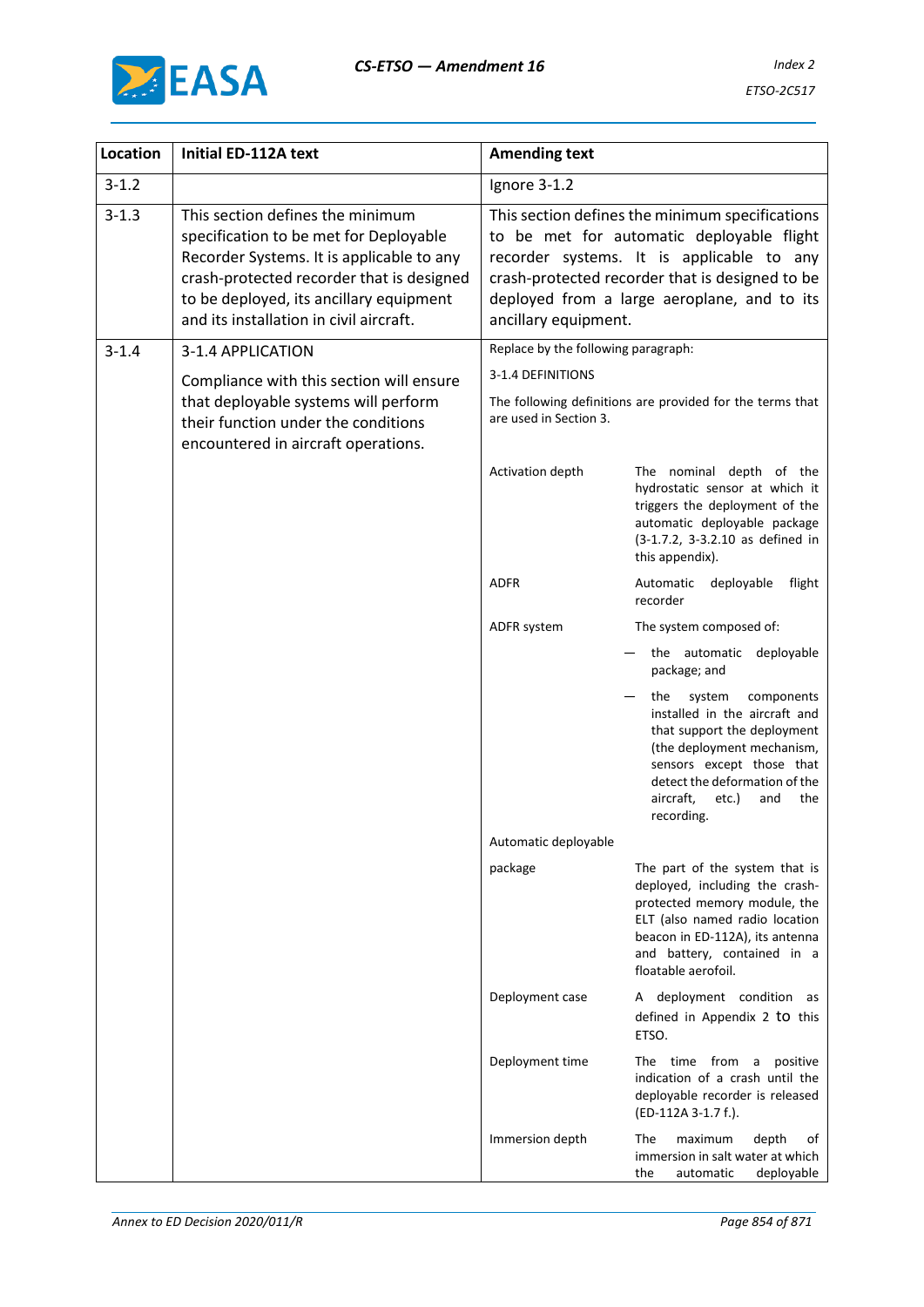

| Location    | <b>Initial ED-112A text</b>                                                                                                                                                                                                                                                                    | <b>Amending text</b>                                                                                                                                                                                 |     |
|-------------|------------------------------------------------------------------------------------------------------------------------------------------------------------------------------------------------------------------------------------------------------------------------------------------------|------------------------------------------------------------------------------------------------------------------------------------------------------------------------------------------------------|-----|
|             |                                                                                                                                                                                                                                                                                                | package has been tested (3-<br>$3.2.8$ ).                                                                                                                                                            |     |
|             |                                                                                                                                                                                                                                                                                                | Release point<br>The point of the aircraft fuselage<br>from which the automatic<br>deployable package is released.                                                                                   |     |
|             |                                                                                                                                                                                                                                                                                                | Tested impact speed                                                                                                                                                                                  |     |
|             |                                                                                                                                                                                                                                                                                                | The speed used in the impact<br>shock test in Section 3-3.2.1 as<br>amended by this appendix,<br>which is declared by the<br>equipment manufacturer.                                                 |     |
| $3 - 1.5.1$ | In addition to the safety requirements<br>specified in paragraph 2-1.3.1, the<br>following requirements shall apply to all<br>deployable recorders:                                                                                                                                            | In addition to the safety requirements specified<br>in Section 2-1.3.1, the exterior of the automatic<br>deployable package shall have no sharp edges<br>or projections that could damage inflatable |     |
|             | a. The exterior of the equipment shall<br>have no sharp edges or projections that<br>inflatable<br>could<br>damage<br>survivable<br>equipment or injure persons.                                                                                                                               | survivable equipment or injure persons.                                                                                                                                                              |     |
|             | b. The overall quantitative probability (per<br>flight hour) of the failure event 'non-<br>commanded deployment' shall be $< 10^{-7}$ .<br>This probability objective addresses such<br>hardware and software components,<br>which<br>contribute<br>directly<br>the<br>to<br>deployment event. |                                                                                                                                                                                                      |     |
| $3 - 1.5.2$ | In addition to the certification documents<br>specified<br>in<br>paragraph 2-1.3.4, the<br>following shall be provided.                                                                                                                                                                        | In addition to the certification documents<br>specified in Section 2-1.3.4, the following shall<br>be provided:                                                                                      |     |
|             | a. Instructions shall be provided for safely<br>removing deployable recorders from the<br>aircraft for maintenance purposes.                                                                                                                                                                   | transmission<br>frequency<br>The<br>a.<br>modulation characteristics of the radio<br>beacon.                                                                                                         | and |
|             | b. The transmission frequency and                                                                                                                                                                                                                                                              | Installation instructions that contain:<br>b.                                                                                                                                                        |     |
|             | modulation characteristics of the radio<br>location beacon.                                                                                                                                                                                                                                    | 1. the tested impact speed (Impact<br>shock test in Section 3-3.2.1);                                                                                                                                |     |
|             |                                                                                                                                                                                                                                                                                                | 2. the deployment time as defined in<br>$3 - 1.7.f;$                                                                                                                                                 |     |
|             |                                                                                                                                                                                                                                                                                                | 3. the distances required for the<br>automatic deployable package to<br>reduce its speed to the tested<br>impact speed in the deployment<br>cases as defined in Appendix 2 to<br>this ETSO;          |     |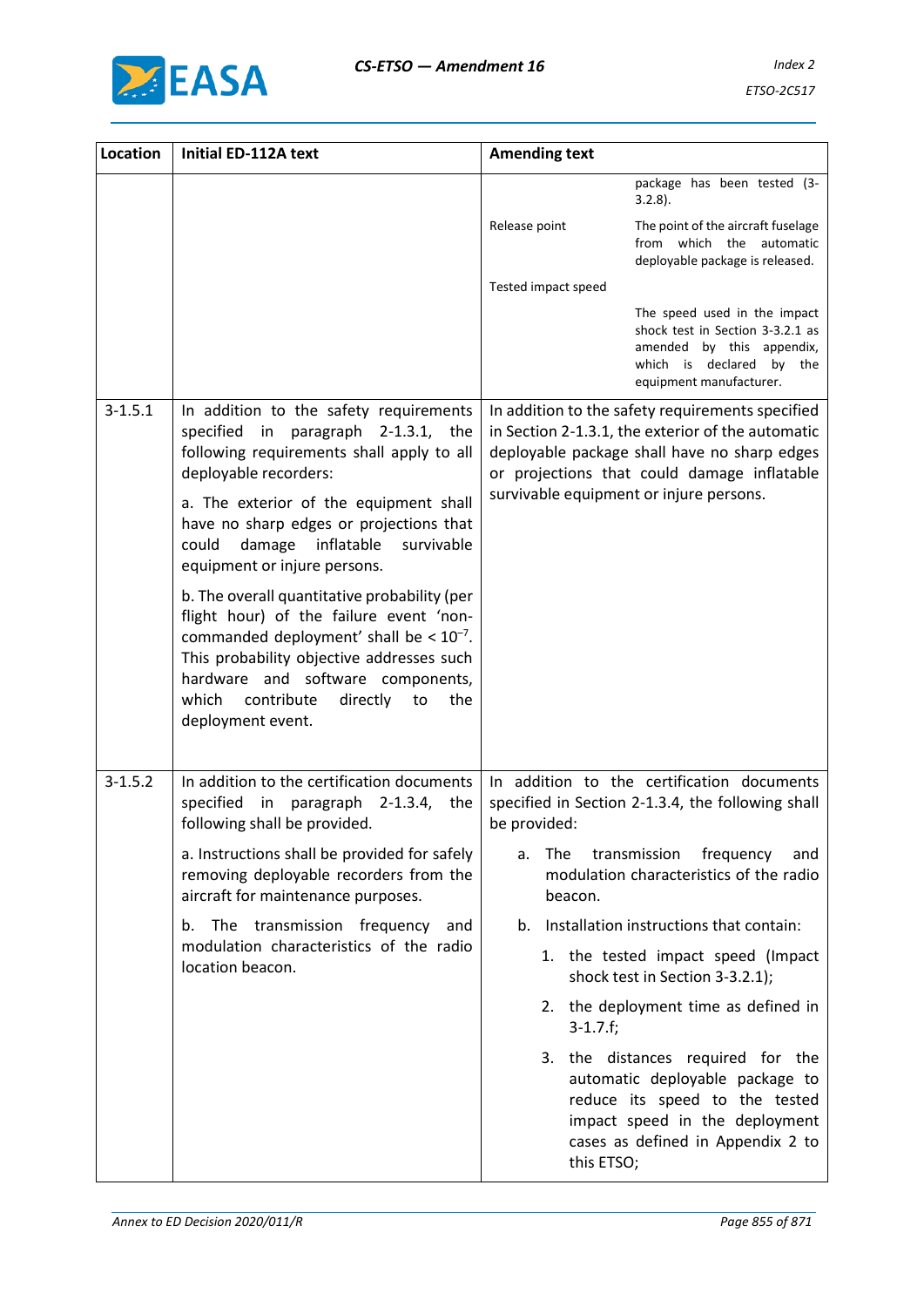

| Location | Initial ED-112A text | <b>Amending text</b> |                  |                                                                                                                                                                                                                                                                                |
|----------|----------------------|----------------------|------------------|--------------------------------------------------------------------------------------------------------------------------------------------------------------------------------------------------------------------------------------------------------------------------------|
|          |                      |                      | 4.               | the activation depth at which the<br>hydrostatic sensor triggers<br>the<br>deployment (3-1.7.2);                                                                                                                                                                               |
|          |                      |                      | 5.               | the immersion depth that the<br>automatic deployable package can<br>withstand as tested in 3-3.2.8;                                                                                                                                                                            |
|          |                      |                      | 6.               | other<br>installation<br>constraints<br>that<br>the<br>ensuring<br>automatic<br>deployable package is released<br>before the immersion can disable<br>the system;                                                                                                              |
|          |                      |                      | 7.               | the maximum ice thickness that can<br>be permitted before de-icing action<br>is necessary, as determined during<br>the icing test in Table 2 of this ETSO;                                                                                                                     |
|          |                      |                      | 8.               | the<br>recommended<br>recorder<br>orientation on the fuselage to<br>ensure the performance of the<br>deployment when installed;                                                                                                                                                |
|          |                      |                      | 9.               | instructions for safely removing<br>deployable recorders from the<br>aircraft for maintenance purposes;                                                                                                                                                                        |
|          |                      |                      |                  | 10. the kinetic energy of the automatic<br>deployable package once deployed<br>from a fixed position;                                                                                                                                                                          |
|          |                      |                      |                  | 11. other installation constraints.                                                                                                                                                                                                                                            |
|          |                      |                      |                  | The ADFR system installation manual shall state<br>that the installer must verify that:                                                                                                                                                                                        |
|          |                      |                      |                  | a. the automatic deployable package is<br>installed so that it may not be crushed<br>or penetrated by aircraft parts when<br>deployed and is located in an area<br>limiting the exposure to fire before and<br>after an accident;                                              |
|          |                      |                      |                  | b. the hydrostatic sensor is installed in a<br>fuselage section as close as possible as<br>the one of the release mechanism;                                                                                                                                                   |
|          |                      | c.                   | impact<br>impact | the installation is likely to result in an<br>speed<br>of the<br>automatic<br>deployable package that is less than the<br>tested impact speed selected for the<br>shock<br>of<br>the<br>test<br>recording<br>medium<br>crash-protected<br>(Section 3-3.2.1) for the deployment |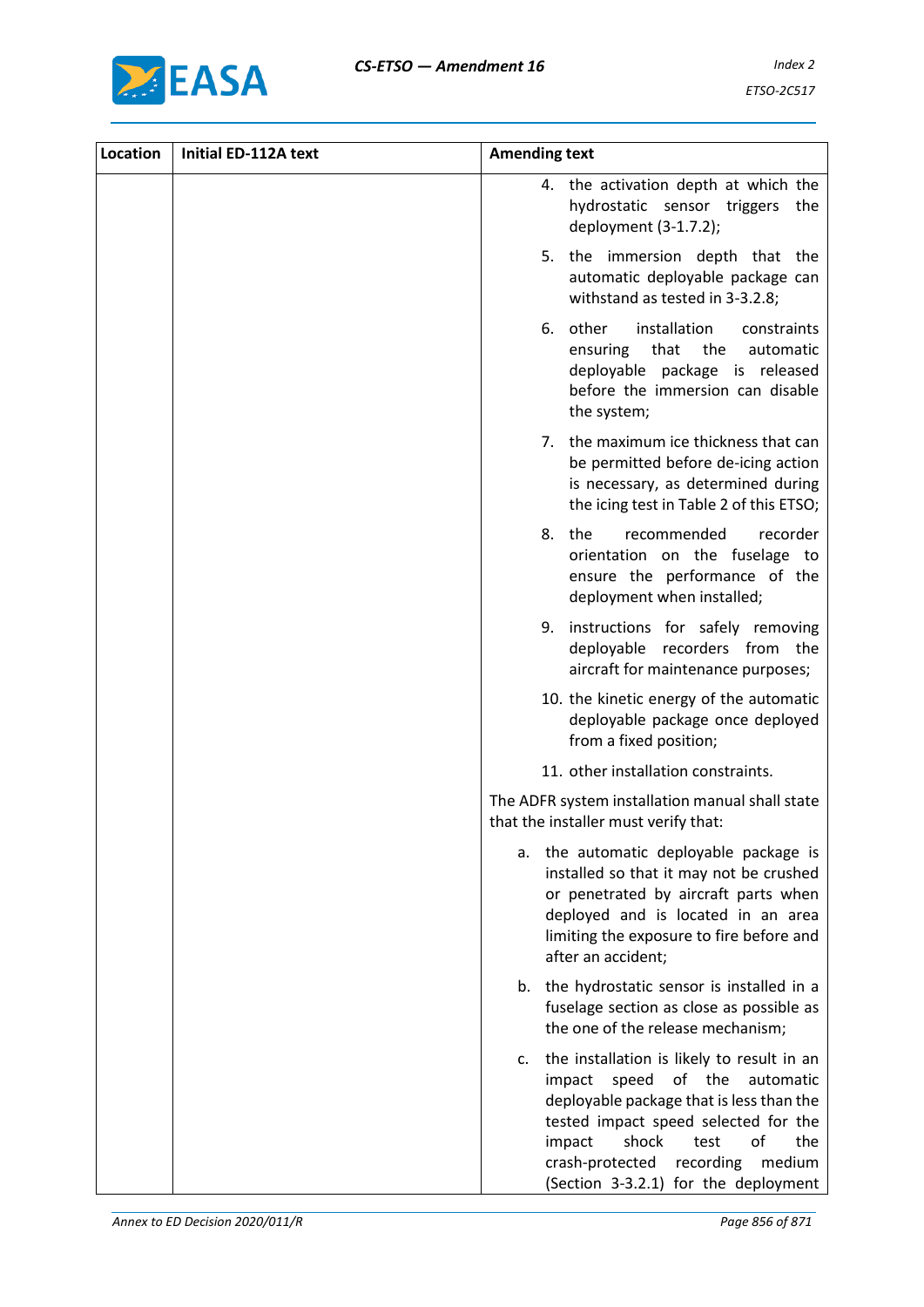

| Location     | <b>Initial ED-112A text</b>                                                                                                                                                                            | <b>Amending text</b>                                                                                                                                                                                                                                                                              |
|--------------|--------------------------------------------------------------------------------------------------------------------------------------------------------------------------------------------------------|---------------------------------------------------------------------------------------------------------------------------------------------------------------------------------------------------------------------------------------------------------------------------------------------------|
|              |                                                                                                                                                                                                        | cases listed in Appendix 2 to this ETSO -<br>this may be achieved by comparing the<br>distances determined in 3-1.5.2 b. 3. to<br>the distances between the release<br>point and the aircraft nose for case 1<br>and between the release point and the<br>lowest part of the fuselage for case 2; |
|              |                                                                                                                                                                                                        | d. the installation minimises the risk that<br>the deployment of the automatic<br>deployable package in normal flight<br>conditions affects the capability of<br>continued safe flight and landing.                                                                                               |
| $3 - 1.6$    | Refer to ED-112A                                                                                                                                                                                       | Unchanged                                                                                                                                                                                                                                                                                         |
| $3 - 1.6.1$  | A visual method to alert the cockpit crew<br>when the deployable recorder is no longer<br>captive to the aircraft shall be provided.                                                                   | The ADFR system shall provide a means to<br>inform the flight crew that the recorder is no<br>longer captive to the aircraft.                                                                                                                                                                     |
|              | cockpit<br>crew<br>shall<br>have<br>The<br>an<br>unobstructed view of the visual indicator<br>when in the normal seated position.                                                                      |                                                                                                                                                                                                                                                                                                   |
|              | The brilliance of any indicator may be<br>adjustable to levels suitable for data<br>interpretation under all cockpit ambient<br>light conditions ranging from total<br>darkness to reflected sunlight. |                                                                                                                                                                                                                                                                                                   |
| $3 - 1.7.a$  | Refer to ED-112A                                                                                                                                                                                       | Unchanged                                                                                                                                                                                                                                                                                         |
| $3 - 1.7.b$  | Refer to ED-112A                                                                                                                                                                                       | Unchanged                                                                                                                                                                                                                                                                                         |
| $3 - 1.7.c$  | Refer to ED-112A                                                                                                                                                                                       | Unchanged                                                                                                                                                                                                                                                                                         |
| 3-1.7.d.     | Refer to ED-112A                                                                                                                                                                                       | Ignore 3.1.7.d.                                                                                                                                                                                                                                                                                   |
| $3-1.7.e.$   | Refer to ED-112A                                                                                                                                                                                       | Ignore 3.1.7.e.                                                                                                                                                                                                                                                                                   |
| $3 - 1.7.f$  | Refer to ED-112A                                                                                                                                                                                       | Unchanged                                                                                                                                                                                                                                                                                         |
| $3 - 1.7$ .g | Refer to ED-112A                                                                                                                                                                                       | Unchanged                                                                                                                                                                                                                                                                                         |
| $3-1.7.h$    |                                                                                                                                                                                                        | h. There shall be no means for manual<br>deployment.                                                                                                                                                                                                                                              |
| $3 - 1.7$ .  |                                                                                                                                                                                                        | i. when deployed on the ground from a static<br>position, the point of impact of the automatic<br>deployable package shall be within 20 metres of<br>the deployment mechanism in any direction<br>over a horizontal plane one metre below the<br>release point.                                   |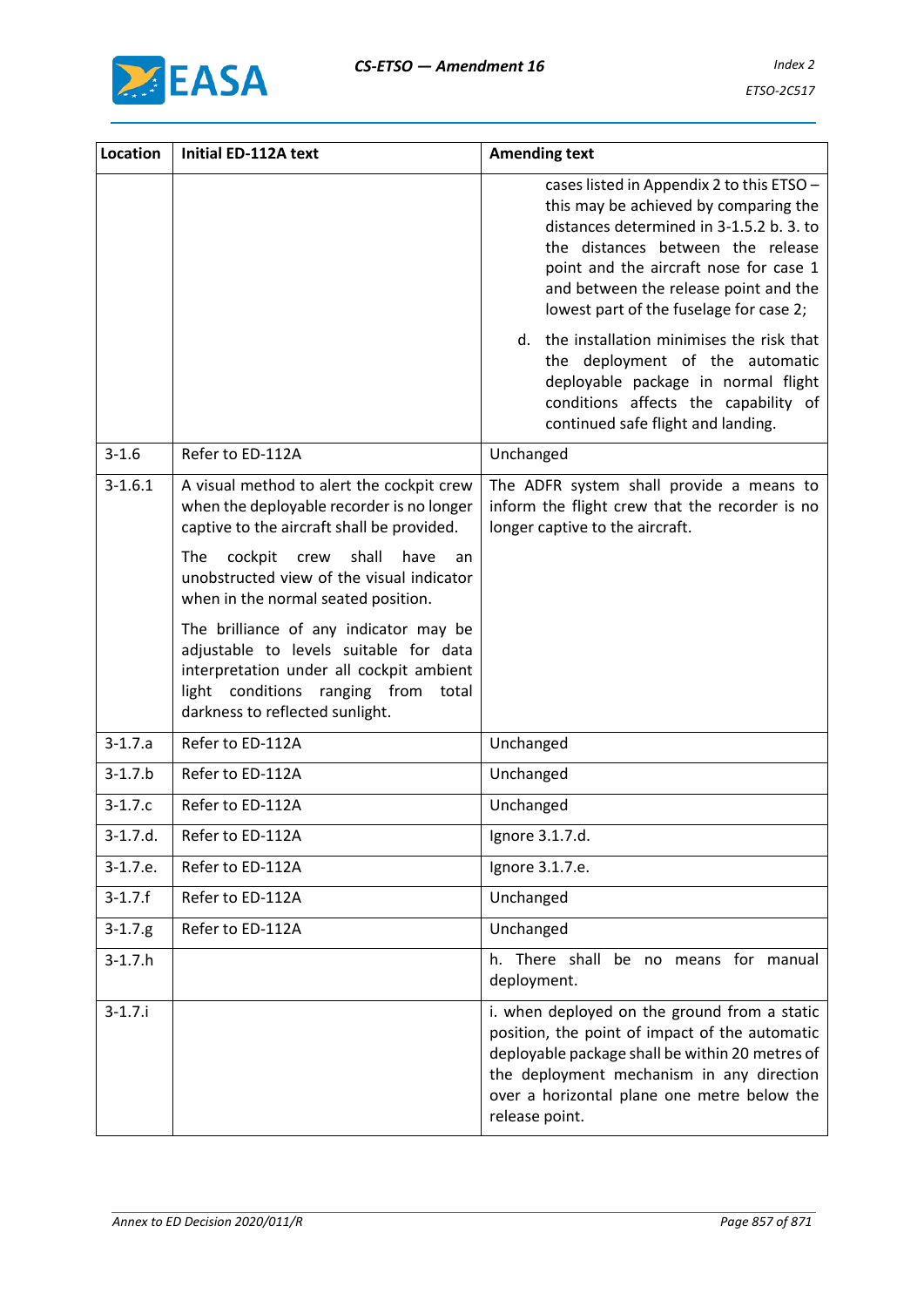



| <b>Location</b> | Initial ED-112A text                                                                                                                                                 | <b>Amending text</b>                                                                                                                                                                                                                                                                               |
|-----------------|----------------------------------------------------------------------------------------------------------------------------------------------------------------------|----------------------------------------------------------------------------------------------------------------------------------------------------------------------------------------------------------------------------------------------------------------------------------------------------|
| $3 - 1.7$ .     | The design characteristics of a deployable<br>recorder should result in the recorder<br>landing clear of the aircraft wreckage.                                      | The design characteristics of a deployable<br>recorder should result in the recorder landing<br>clear of the aircraft wreckage.                                                                                                                                                                    |
|                 | The<br>unit<br>shall<br>incorporate<br>flight<br>characteristics that enable it to rapidly<br>establish a flight trajectory that clears the<br>airframe.             | automatic deployable package<br>The<br>shall<br>incorporate flight characteristics that enable it<br>to rapidly establish a flight trajectory that clears<br>the airframe.                                                                                                                         |
|                 | The unit shall not be given sufficient initial<br>momentum on deployment such that its<br>release could endanger ground support<br>personnel or the aircraft itself. | When the aircraft stands on the ground, the<br>automatic deployable package shall not be<br>sufficient<br>initial<br>given<br>momentum<br>on<br>deployment such that its release could<br>endanger ground support personnel or the<br>aircraft itself.                                             |
|                 |                                                                                                                                                                      | The automatic deployable package shall be<br>shown to satisfy the deceleration requirements<br>detailed in Appendix 2 to this ETSO.                                                                                                                                                                |
| $3 - 1.7.1$     | Refer to ED-112A                                                                                                                                                     | Ignore 3-1.7.1                                                                                                                                                                                                                                                                                     |
| $3 - 1.7.2$     | Sensor(s) shall be installed to activate<br>deployment of the recorder at a depth of<br>3 m or more.                                                                 | The ADFR system shall deploy the automatic<br>deployable package when it detects an<br>immersion by measuring the water pressure. A<br>pressure equivalent to a water activation depth<br>between 1.5 and 2.5 m is recommended for the<br>switching threshold of a hydrostatic pressure<br>switch. |
|                 |                                                                                                                                                                      | The system design shall be such that its<br>progressive immersion does not affect the<br>deployment of the automatic deployable<br>package if installed as per the installation<br>constraints.                                                                                                    |
|                 |                                                                                                                                                                      | Automatic deployment shall take place up to<br>15 minutes after the loss of external electrical<br>power.                                                                                                                                                                                          |
|                 |                                                                                                                                                                      | The installation manual shall contain the<br>identification of all the component electronics,<br>mechanisms<br>power<br>sources,<br>and<br>interconnecting cables, as well as any caution<br>notes that are needed to ensure the activation<br>and deployment of the ADFR system.                  |
| $3 - 1.8.1$     | Refer to ED-112A                                                                                                                                                     | Unchanged                                                                                                                                                                                                                                                                                          |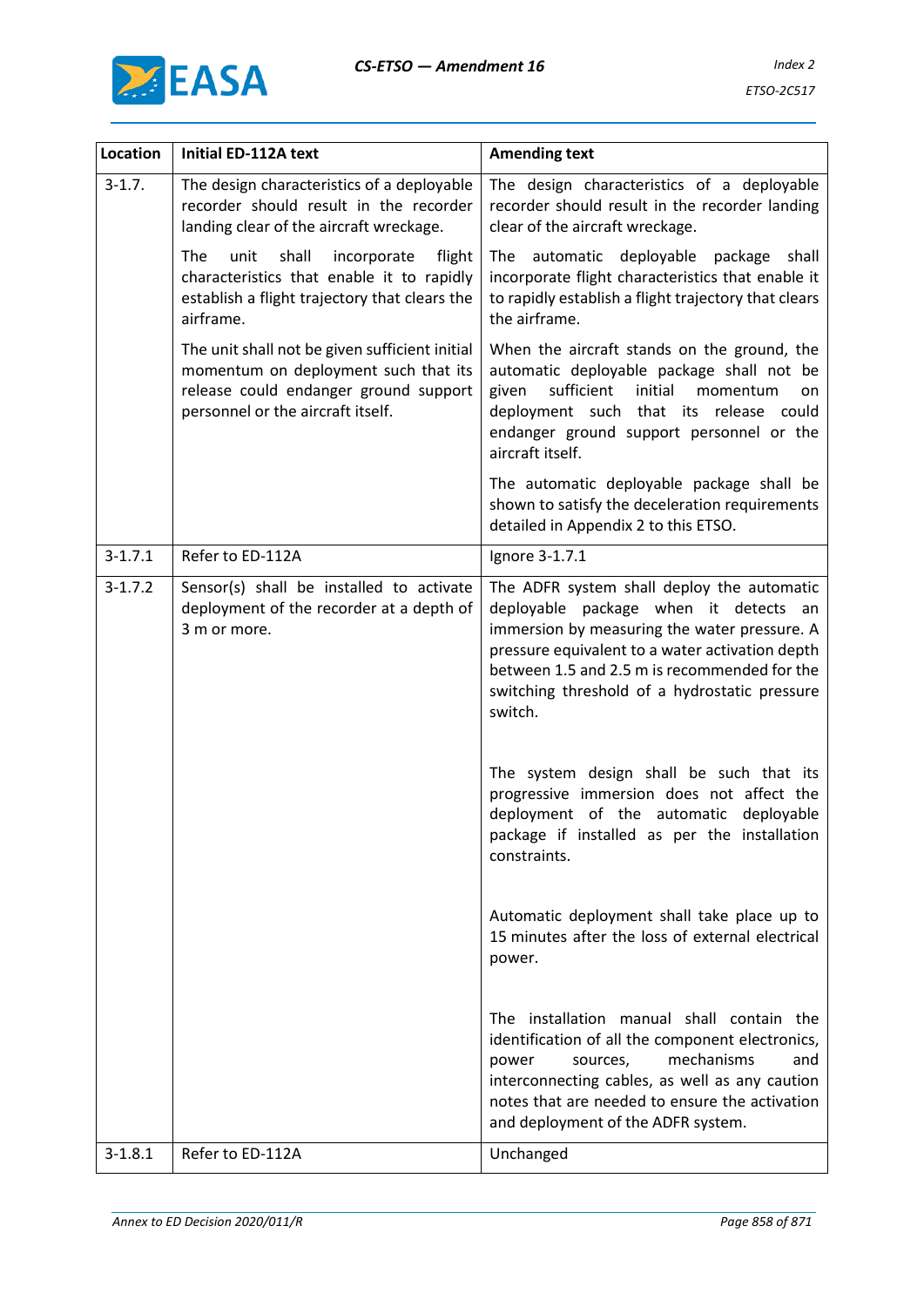

| Location    | <b>Initial ED-112A text</b>                                                                                                                                                                                                                                                                                                                                                                                                                                                                                                                                                                                | <b>Amending text</b>                                                                                                                                                                                                                                                                                                                                                                                                                                                                                                                                                                                                                                                                 |
|-------------|------------------------------------------------------------------------------------------------------------------------------------------------------------------------------------------------------------------------------------------------------------------------------------------------------------------------------------------------------------------------------------------------------------------------------------------------------------------------------------------------------------------------------------------------------------------------------------------------------------|--------------------------------------------------------------------------------------------------------------------------------------------------------------------------------------------------------------------------------------------------------------------------------------------------------------------------------------------------------------------------------------------------------------------------------------------------------------------------------------------------------------------------------------------------------------------------------------------------------------------------------------------------------------------------------------|
| $3 - 1.8.2$ | All deployable recorders shall be equipped<br>with a Class 1 dual frequency 406 MHz and<br>location<br>MHz radio<br>beacon<br>121.5<br>compliant with the requirements of ED-<br>62A instead of the underwater locator<br>beacon and its attachment as specified in<br>paragraph 2-1.16.4.                                                                                                                                                                                                                                                                                                                 | The automatic deployable package shall be<br>equipped with an ELT that is approved in<br>accordance with ETSO-C126c, type ELT(AD)<br>Class 0 or 1 with capabilities C (crash<br>resistance), H1 (121.5 MHz homing) and be of<br>any generation (capability T.001 or T.018)<br>instead of the underwater locator beacon and<br>its attachment as specified in Section 2-1.16.4.                                                                                                                                                                                                                                                                                                       |
|             | The radio locating device shall be attached<br>to the deployable recorder such that the<br>aerodynamic properties of the recorder<br>are not adversely affected and the risk of<br>damage to, or separation of, the locating<br>device is minimised.                                                                                                                                                                                                                                                                                                                                                       | The ELT shall radiate nominal power levels (as<br>required per ETSO-C126c) for any orientation of<br>the deployable package that is stable when laid<br>on a flat horizontal surface.                                                                                                                                                                                                                                                                                                                                                                                                                                                                                                |
|             | In addition to meeting the endurance<br>requirements specified by ED-62A, the<br>121.5MHz radio shall operate for an<br>additional 102 hours for a total minimum<br>operational duration of 150 hours. For the<br>operational duration in exceedance of ED-<br>62A (between 48 hours and 150 hours of<br>operation), the minimum Equivalent<br>Isotropic Radiated Power (EIRP) for the<br>121.5MHz radio shall be 5mW.<br>NOTE: Other required characteristics of<br>the radio location beacon are outside the<br>scope of this MOPS. Reference should be<br>made to the applicable equipment<br>standard. | The radio locating device shall be attached to<br>deployable recorder such that the<br>the<br>aerodynamic properties of the recorder are not<br>adversely affected and the risk of damage to, or<br>separation of, the locating device is minimised.<br>addition to meeting the endurance<br>In In<br>specified by ED-62A, the<br>requirements<br>121.5MHz radio shall operate for an additional<br>102 hours for a total minimum operational<br>duration of 150 hours. For the operational<br>duration in exceedance of ED-62A (between 48<br>hours and 150 hours of operation), the<br>minimum Equivalent Isotropic Radiated Power<br>(EIRP) for the 121.5MHz radio shall be 5 mW. |
| $3 - 1.8.3$ | Refer to ED-112A                                                                                                                                                                                                                                                                                                                                                                                                                                                                                                                                                                                           | Add the following text:                                                                                                                                                                                                                                                                                                                                                                                                                                                                                                                                                                                                                                                              |
|             |                                                                                                                                                                                                                                                                                                                                                                                                                                                                                                                                                                                                            | If the automatic deployable package (ADP) is<br>designed to be installed with one side exposed<br>to the exterior of the aircraft and if its kinetic<br>energy can reach 44 Joules within 0.5 metre<br>from the release point when the aircraft is<br>standing on the ground, that side of the ADP<br>shall bear a conspicuous label.                                                                                                                                                                                                                                                                                                                                                |
|             |                                                                                                                                                                                                                                                                                                                                                                                                                                                                                                                                                                                                            | Note: This label is intended to provide a visual<br>warning to maintenance and servicing crews, as<br>well as to rescue or other personnel at the scene<br>of an accident or incident in the event that the<br>ADFR has not deployed.                                                                                                                                                                                                                                                                                                                                                                                                                                                |
| $3 - 1.8.4$ | Refer to ED-112A                                                                                                                                                                                                                                                                                                                                                                                                                                                                                                                                                                                           | Unchanged                                                                                                                                                                                                                                                                                                                                                                                                                                                                                                                                                                                                                                                                            |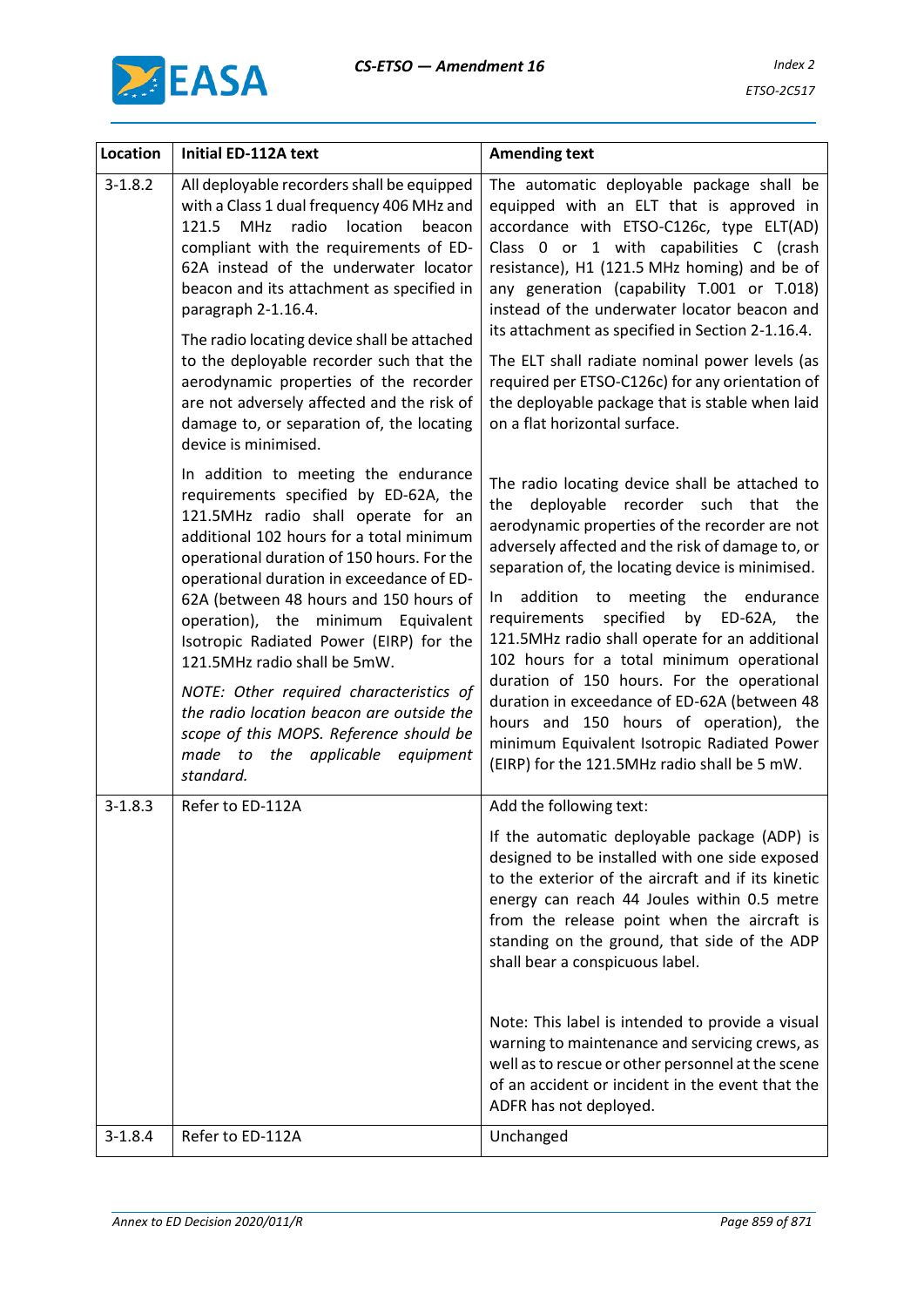

| Location    | Initial ED-112A text                                                                                                                                                                                                                                                                                                         | <b>Amending text</b>                                                                                                                                                                                                                                                                                                                                                                                                                                                                       |
|-------------|------------------------------------------------------------------------------------------------------------------------------------------------------------------------------------------------------------------------------------------------------------------------------------------------------------------------------|--------------------------------------------------------------------------------------------------------------------------------------------------------------------------------------------------------------------------------------------------------------------------------------------------------------------------------------------------------------------------------------------------------------------------------------------------------------------------------------------|
| $3 - 2.1$   | CHAPTER 2-3 defines the environmental<br>tests to be performed on the recorder<br>system.                                                                                                                                                                                                                                    | Table 2 of this ETSO defines the minimum<br>environmental tests to be performed on the<br>ADFR system.                                                                                                                                                                                                                                                                                                                                                                                     |
|             | Deployable recorders shall satisfy the<br>functional requirements as detailed in<br>Chapter 4 of the applicable function<br>specific Part(s).                                                                                                                                                                                | During each test, an unintended deployment of<br>the ADFR shall be considered to indicate that<br>the test has been failed. Unless Table 2 of this<br>ETSO specifies that the deployment shall be<br>performed during the tests, the successful<br>deployment shall be verified after submission of<br>the equipment to the test (this may be achieved<br>by verifying the successful deployment only<br>once after a group of tests has been performed<br>on a single item of equipment). |
|             |                                                                                                                                                                                                                                                                                                                              | The ADFR system shall satisfy the functional<br>requirements as detailed in Chapter 4 of the<br>applicable function-specific part(s).                                                                                                                                                                                                                                                                                                                                                      |
|             |                                                                                                                                                                                                                                                                                                                              | The verification of deployment aspects may be<br>performed<br>using<br>dummy<br>automatic<br>$\mathsf{a}$<br>deployable package.                                                                                                                                                                                                                                                                                                                                                           |
| $3 - 3.1$   | Refer to ED-112A                                                                                                                                                                                                                                                                                                             | Unchanged                                                                                                                                                                                                                                                                                                                                                                                                                                                                                  |
| $3 - 3.2.1$ | The integrity of the crash-protected<br>recording medium contents and the<br>proper operation of the Radio Location<br>be validated when<br>Beacon are to<br>subjected to the following impact shock<br>test.                                                                                                                | integrity of the<br>of<br>the<br>The<br>contents<br>crash-protected recording medium, the proper<br>operation of the radio beacon and the<br>seaworthiness of the automatic deployable<br>package are to be validated when subjected to<br>the following impact shock test.                                                                                                                                                                                                                |
|             | Subject the deployable recorder<br>а.<br>package, to an impact shock applied to the<br>most probable landing attitude in the<br>most damage vulnerable direction. The<br>shock shall be such a level as to simulate a<br>landing velocity of 46.33 m/s (152 ft/s)<br>onto a hard surface such as rock, concrete<br>or steel. | a. Subject the automatic deployable package to<br>an impact shock that is applied to the most<br>probable impact attitude in the<br>most<br>damage-vulnerable direction. The shock shall<br>be at such a level as to simulate an impact speed<br>of at least 46.33 m/s (152 ft/s) onto a hard<br>surface such as a rock, concrete or steel.                                                                                                                                                |
|             | NOTE: The definitions of 'landing attitude'<br>and 'most damage-vulnerable direction'<br>should not be limited to the three primary<br>axes of the recorder.                                                                                                                                                                 | The equipment manufacturer may demonstrate<br>a higher impact speed for the crash-protected<br>recording medium (that may be specified by the<br>organisation installing the ADFR) and declare it                                                                                                                                                                                                                                                                                          |
|             | b. The deployable recorder containing the<br>protected memory module shall impact or<br>be impacted by a hard surface (50 mm<br>thick steel plate of dimensions greater<br>that the overall dimensions of the<br>recorder) at a minimum impact velocity of<br>46.33 m/s (152 ft/s). Figure<br>$3 - 3.1$                      | in the installation manual and the declaration of<br>design and performance (DDP). In this case, the<br>proper operation of the radio beacon and the<br>seaworthiness of the automatic deployable<br>package are still required to be demonstrated<br>for the impact speed of 46.33 m/s.                                                                                                                                                                                                   |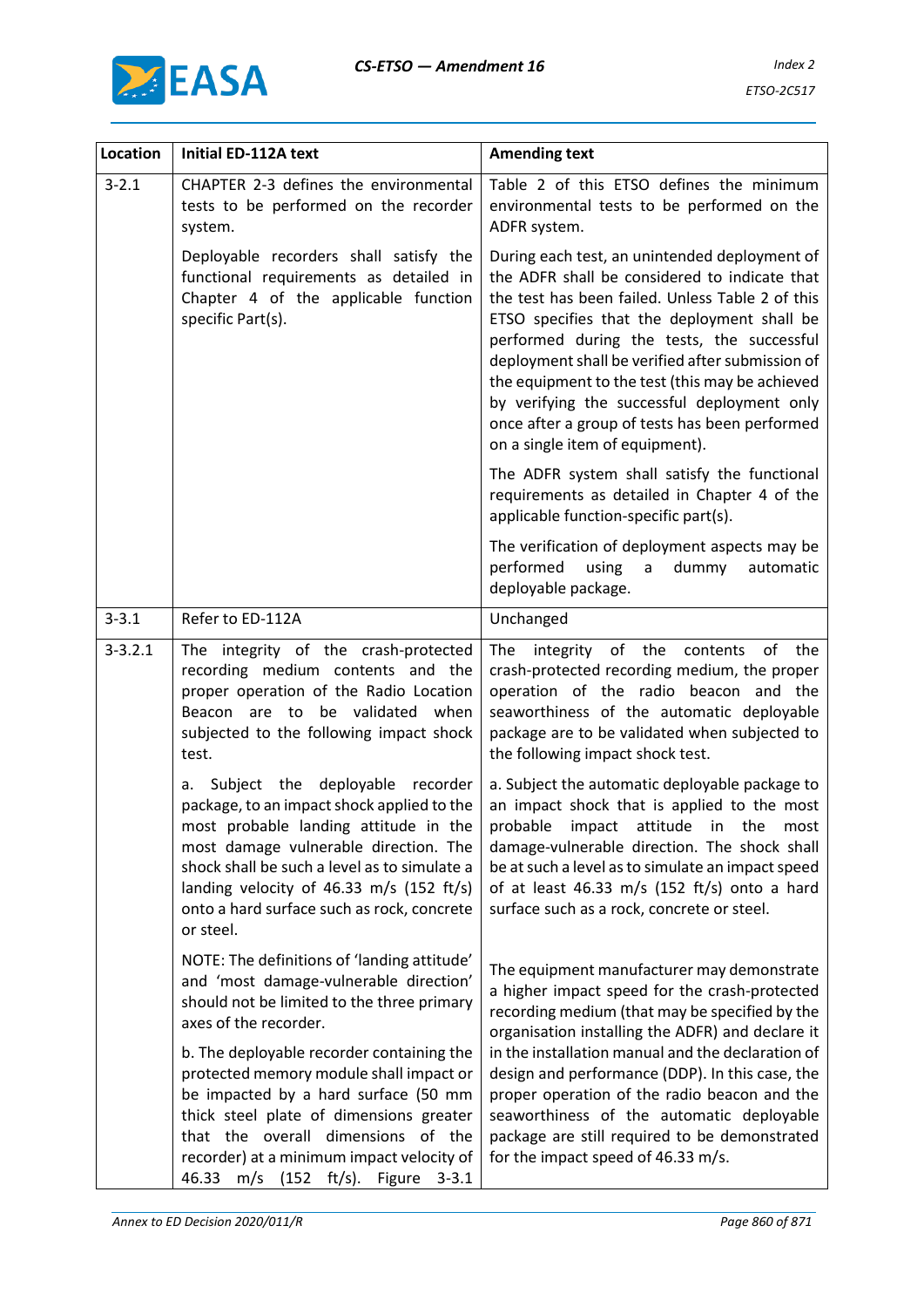



| Location               | <b>Initial ED-112A text</b>                                                                                                                                                                                                                                                                                                                                                                                                    | <b>Amending text</b>                                                                                                                                                                                                                                                                                                                                                                                                                                                                                                                                                                                                                                                                                                       |
|------------------------|--------------------------------------------------------------------------------------------------------------------------------------------------------------------------------------------------------------------------------------------------------------------------------------------------------------------------------------------------------------------------------------------------------------------------------|----------------------------------------------------------------------------------------------------------------------------------------------------------------------------------------------------------------------------------------------------------------------------------------------------------------------------------------------------------------------------------------------------------------------------------------------------------------------------------------------------------------------------------------------------------------------------------------------------------------------------------------------------------------------------------------------------------------------------|
|                        | illustrates an acceptable impact shock test<br>set-up for deployable recorders. Figure 3-<br>3.2 illustrates an acceptable method and<br>set-up for retrieval of the deployable after<br>impact. The mass of the impact plate shall<br>be greater than 10 times the mass of the<br>deployable recorder and experience no                                                                                                       | NOTE: The definitions of 'impact attitude' and<br>'most damage-vulnerable direction' should not<br>be limited to the three primary axes of the<br>recorder.                                                                                                                                                                                                                                                                                                                                                                                                                                                                                                                                                                |
|                        | yield when subjected to the impact.<br>c. Apart from the test sequence specified<br>in paragraph 3-1.8 a iii, electronic<br>components external to the crash-<br>protected memory may be removed and<br>replaced with representative mass models<br>prior to commencing the impact shock<br>test. For test sequence iii, the radio<br>location beacon shall be installed and the<br>test carried out on the complete recorder. | b. The deployable recorder that contains the<br>protected memory module shall impact or be<br>impacted by a hard surface (a 50-mm-thick steel<br>plate of dimensions greater than the overall<br>dimensions of the recorder) at a minimum<br>impact velocity of 46.33 m/s (or higher as<br>declared by the manufacturer). Figure 3-3.1<br>illustrates an acceptable impact shock test<br>set-up for the automatic deployable package.<br>Figure 3-3.2 illustrates an acceptable method<br>and set-up for the retrieval of the deployable<br>after impact. The mass of the impact plate shall<br>be greater than 10 times the mass of the<br>deployable recorder and shall not yield when it<br>is subjected to the impact. |
|                        |                                                                                                                                                                                                                                                                                                                                                                                                                                | c. Apart from the test sequence specified in<br>paragraph 3-1.8.a.iii, electronic components<br>that are external to the crash-protected<br>memory may be removed and replaced with<br>representative<br>models<br>mass<br>prior<br>to<br>commencing the impact shock test. For test<br>sequence iii, the radio beacon shall be installed<br>and the test carried out on the complete<br>automatic deployable package.                                                                                                                                                                                                                                                                                                     |
| $3 - 3.2.2$<br>(except | Refer to ED-112A                                                                                                                                                                                                                                                                                                                                                                                                               | Unchanged                                                                                                                                                                                                                                                                                                                                                                                                                                                                                                                                                                                                                                                                                                                  |
| note)                  |                                                                                                                                                                                                                                                                                                                                                                                                                                |                                                                                                                                                                                                                                                                                                                                                                                                                                                                                                                                                                                                                                                                                                                            |
| $3 - 3.2.2$<br>(note)  | NOTE: This test methodology is the same<br>as the penetration test specified for<br>Emergency Locator Transmitters (ELTs) in<br>ED-62A.                                                                                                                                                                                                                                                                                        | NOTE: This test methodology is the same as that<br>for the impact test specified for emergency<br>locator transmitters (ELTs) in ED-62B Section<br>4.5.10. Per ETSO-C126c, the ELT(AD)s fitted to<br>the ADFR are required to pass the ED-62B<br>impact test described in Section 4.5.10.                                                                                                                                                                                                                                                                                                                                                                                                                                  |
| $3 - 3.2.3$            | Refer to ED-112A                                                                                                                                                                                                                                                                                                                                                                                                               | Add the following note to ED-112A Section<br>$3 - 3.2.3$ :                                                                                                                                                                                                                                                                                                                                                                                                                                                                                                                                                                                                                                                                 |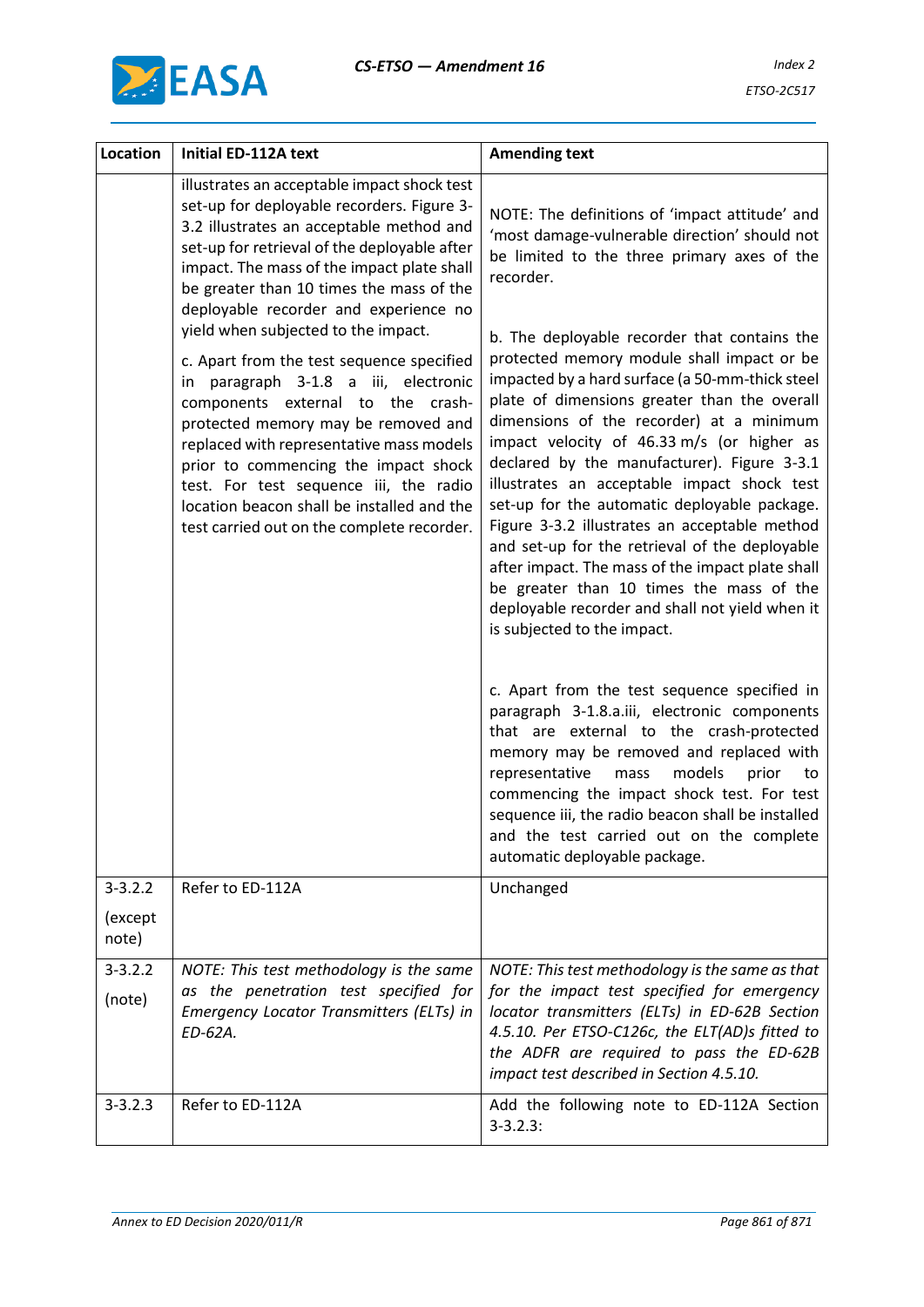

| Location          | Initial ED-112A text                                                                                                                                                                                                                                                                                                                                                                                                                                                                                                                                                                                                                                                                                                                                          | <b>Amending text</b>                                                                                                                                                                                                                                                                                                                                                                                                                                                                                                                                                                                                                                                                                                                                                                                   |
|-------------------|---------------------------------------------------------------------------------------------------------------------------------------------------------------------------------------------------------------------------------------------------------------------------------------------------------------------------------------------------------------------------------------------------------------------------------------------------------------------------------------------------------------------------------------------------------------------------------------------------------------------------------------------------------------------------------------------------------------------------------------------------------------|--------------------------------------------------------------------------------------------------------------------------------------------------------------------------------------------------------------------------------------------------------------------------------------------------------------------------------------------------------------------------------------------------------------------------------------------------------------------------------------------------------------------------------------------------------------------------------------------------------------------------------------------------------------------------------------------------------------------------------------------------------------------------------------------------------|
|                   |                                                                                                                                                                                                                                                                                                                                                                                                                                                                                                                                                                                                                                                                                                                                                               | NOTE: Per ETSO-C126c, the ELT(AD)s fitted to<br>the ADFR are required to pass the static crush<br>test, as described in ED-62B Section 4.5.12.                                                                                                                                                                                                                                                                                                                                                                                                                                                                                                                                                                                                                                                         |
| $3 - 3.2.4$       | Refer to ED-112A                                                                                                                                                                                                                                                                                                                                                                                                                                                                                                                                                                                                                                                                                                                                              | Add the following note to ED-112A Section<br>$3 - 3.2.4$ :                                                                                                                                                                                                                                                                                                                                                                                                                                                                                                                                                                                                                                                                                                                                             |
|                   |                                                                                                                                                                                                                                                                                                                                                                                                                                                                                                                                                                                                                                                                                                                                                               | NOTE: Per ETSO-C126c, the ELT(AD)s fitted to<br>the ADFR are required to pass the ED-62B<br>Section 4.5.14 fire test.                                                                                                                                                                                                                                                                                                                                                                                                                                                                                                                                                                                                                                                                                  |
| $3 - 3.2.5$       | Refer to ED-112A                                                                                                                                                                                                                                                                                                                                                                                                                                                                                                                                                                                                                                                                                                                                              | Add the following note to ED-112A Section<br>$3 - 3.2.5$ :                                                                                                                                                                                                                                                                                                                                                                                                                                                                                                                                                                                                                                                                                                                                             |
|                   |                                                                                                                                                                                                                                                                                                                                                                                                                                                                                                                                                                                                                                                                                                                                                               | NOTE: Per ETSO-C126c, the ELT(AD)s fitted to<br>the ADFR are required to pass the ED-62B<br>Section 4.5.14 fire test.                                                                                                                                                                                                                                                                                                                                                                                                                                                                                                                                                                                                                                                                                  |
| $3 - 3.2.6$       | Refer to ED-112A                                                                                                                                                                                                                                                                                                                                                                                                                                                                                                                                                                                                                                                                                                                                              | Unchanged                                                                                                                                                                                                                                                                                                                                                                                                                                                                                                                                                                                                                                                                                                                                                                                              |
| $3 - 3.2.7$       | Refer to ED-112A                                                                                                                                                                                                                                                                                                                                                                                                                                                                                                                                                                                                                                                                                                                                              | Unchanged                                                                                                                                                                                                                                                                                                                                                                                                                                                                                                                                                                                                                                                                                                                                                                                              |
| $3 - 3.2.8$       | The deployable recorder shall be buoyant<br>and, when floating in fresh water or salt<br>shall<br>be<br>water,<br>self-righting<br>and<br>sufficiently stable to maintain the antenna<br>substantially in its normal operating<br>position and to transmit on its 406 MHz<br>and 121.5 MHz frequencies. Transmission<br>of<br>frequencies<br>the<br><b>ELT</b><br>shall<br>be<br>demonstrated by testing in fresh and then<br>salt water and confirming the reception of<br>the 406 MHz Alert frequency via COSPAS<br>SARSAT Satellite, and the 121.5 MHz<br>homing frequency via a SAR Homing<br>receiver. This test shall be performed in<br>water conditions that are representative<br>of an open sea state 7 (equivalent to<br>Beaufort Scale force 10). | The automatic deployable package shall be<br>buoyant and, when floating in fresh water or<br>salt water, shall be self-righting and sufficiently<br>stable to maintain the antenna substantially in<br>its normal operating position, and to transmit<br>406-MHz<br>its<br>on<br>and<br>121.5-MHz frequencies.<br>The automatic deployable package shall be<br>immersed at the immersion depth for 5 minutes<br>and shall then return to the surface when<br>released.<br>Transmission on the ELT frequencies shall then<br>be demonstrated by conducting testing in fresh<br>water and confirming the reception of the<br>406-MHz alert frequency via the COSPAS<br>SARSAT Satellite. The 121.5-MHz<br>homing<br>transmission shall be tested in the conditions<br>described in ED-62B Section 5.5.6. |
| $3 - 3.2.9$<br>a. | Unless it can be shown that the recording<br>medium can withstand the conditions<br>associated with deep sea immersion and<br>that it is unlikely to be damaged as a<br>consequence of collapse of any protective<br>armour, immerse the recorder in sea<br>water at a pressure of 60 MPa (equivalent<br>to a depth of 6 000 m (20 000 feet) for a<br>period of 30 days.                                                                                                                                                                                                                                                                                                                                                                                      | Ignore 3-3.2.9.a.                                                                                                                                                                                                                                                                                                                                                                                                                                                                                                                                                                                                                                                                                                                                                                                      |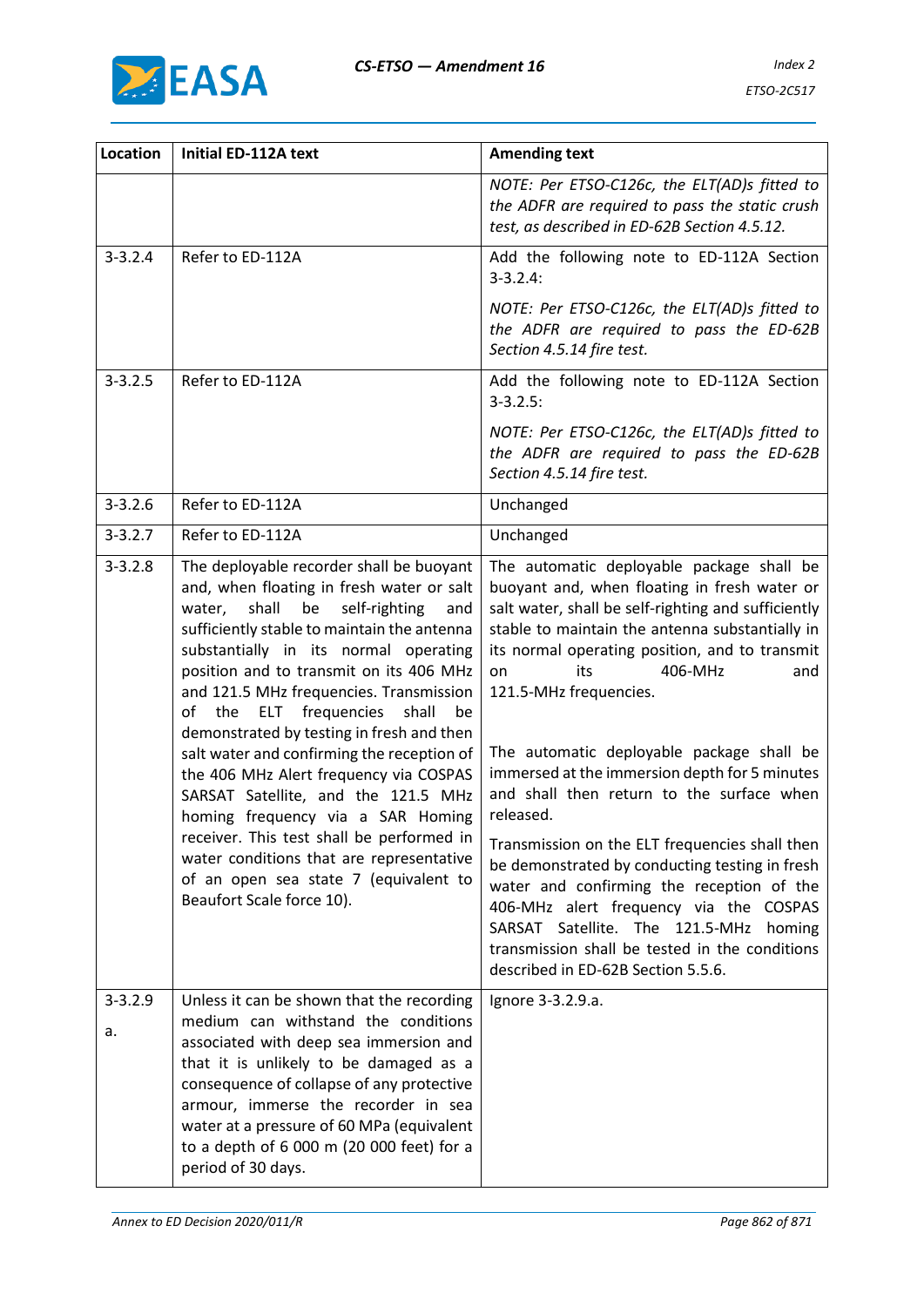

| <b>Location</b>   | <b>Initial ED-112A text</b>                                                                                                                                                                                                                                                                  | <b>Amending text</b>                                                                                                                                                                                                                                                                                   |
|-------------------|----------------------------------------------------------------------------------------------------------------------------------------------------------------------------------------------------------------------------------------------------------------------------------------------|--------------------------------------------------------------------------------------------------------------------------------------------------------------------------------------------------------------------------------------------------------------------------------------------------------|
| $3 - 3.2.9$<br>b. | Unless it can be shown that the recording<br>medium and the identification required by<br>paragraph 2-1.16.3 are resistant to the<br>corrosive effects of sea water, immerse<br>the recorder in sea water at a depth of 3<br>m and nominal temperature of + 25°C for<br>a period of 30 days. | Unless it can be shown that the recording<br>medium and the identification required by<br>Section 2-1.16.3 are resistant to the corrosive<br>effects of seawater, immerse the recorder in<br>seawater at a depth of 3 m and a nominal<br>temperature of at least + 25.0 °C for a period of<br>90 days. |
| $3 - 3.2.10$      |                                                                                                                                                                                                                                                                                              | Add a section: Water immersion initiation test                                                                                                                                                                                                                                                         |
|                   |                                                                                                                                                                                                                                                                                              | This test may be performed on an additional<br>individual ADFR system that is not part of the<br>test sequences defined in 3-1.8.1.                                                                                                                                                                    |
|                   |                                                                                                                                                                                                                                                                                              | The geometry of test set-up (orientation,<br>relative position of the release mechanism and<br>of the hydrostatic sensor) shall be the least<br>favourable one permitted by the installation<br>constraints with regard to the risk of being<br>disabled by immersion.                                 |
|                   |                                                                                                                                                                                                                                                                                              | The ELT shall be activated and the system<br>deprived of external power before the test for<br>the duration defined in Section 3-1.7.2, as<br>amended by this Appendix.                                                                                                                                |
|                   |                                                                                                                                                                                                                                                                                              | Submerge it in fresh water at a speed of not less<br>than 1 m per minute. Verify that the ADFR<br>deploys when the hydrostatic pressure sensor is<br>at a depth of between 1.5 and 2.5 m.                                                                                                              |
|                   |                                                                                                                                                                                                                                                                                              | Perform an aliveness test of the ELT as defined<br>in EUROCAE ED-62B Section 4.3.1.                                                                                                                                                                                                                    |

### **Table 2 — Environmental test for ADFR systems**

| <b>Test</b>                   | <b>EUROCAE ED-14G/</b><br><b>RTCA DO-160G Section</b> | <b>Minimum category/Remarks</b>                                                                 |
|-------------------------------|-------------------------------------------------------|-------------------------------------------------------------------------------------------------|
| Temperature                   | 4.0                                                   | Category to be defined by the manufacturer.                                                     |
|                               |                                                       | Deployment shall be tested at the short-time low<br>and short-time high operating temperatures. |
| Altitude                      | 4.0                                                   | Category to be defined by the manufacturer.                                                     |
| <b>Temperature Variations</b> | 5.0                                                   | A, S1 or S2                                                                                     |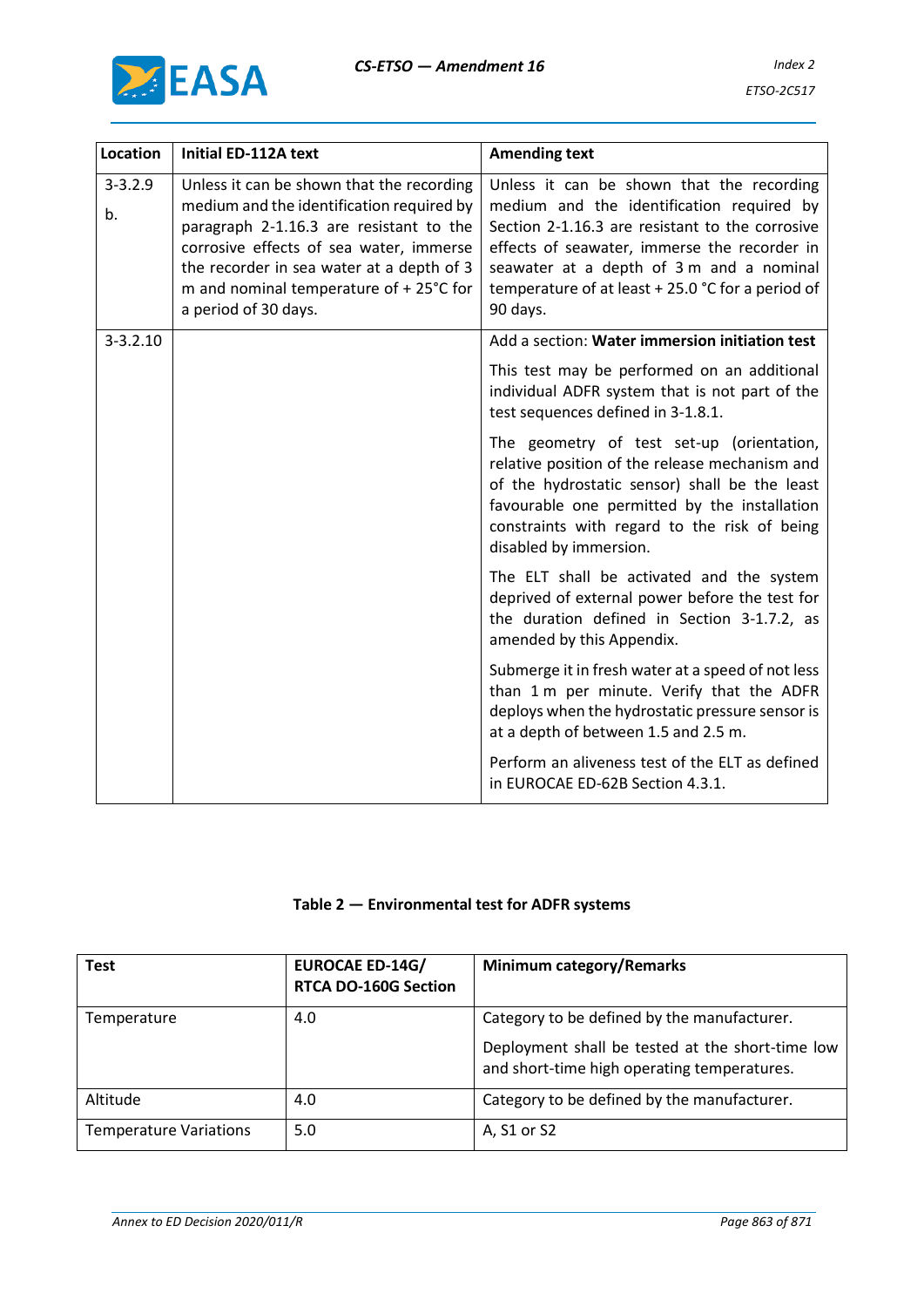

| <b>Test</b>                  | <b>EUROCAE ED-14G/</b><br>RTCA DO-160G Section | <b>Minimum category/Remarks</b>                                                                                                                                              |  |  |  |
|------------------------------|------------------------------------------------|------------------------------------------------------------------------------------------------------------------------------------------------------------------------------|--|--|--|
| Humidity                     | 6.0                                            | C for the components and parts of the ADFR system<br>that are exposed to the outside air, A for the rest of<br>the system.                                                   |  |  |  |
|                              |                                                | Deployment shall be tested at the end of exposure<br>period, without draining off any condensed<br>moisture.                                                                 |  |  |  |
| <b>Operational Shock</b>     | 7.0                                            | Category to be defined by the manufacturer.                                                                                                                                  |  |  |  |
| Crash Safety Shock           | 7.0                                            | Category to be defined by the manufacturer.                                                                                                                                  |  |  |  |
| Vibration                    | 8.0                                            | R, U or U2 and                                                                                                                                                               |  |  |  |
|                              |                                                | H or Z                                                                                                                                                                       |  |  |  |
|                              |                                                | A deployment shall be performed during the test, at<br>the most unfavourable vibration condition (e.g. the<br>resonance frequency).                                          |  |  |  |
| <b>Explosion Proofness</b>   | 9.0                                            | As required.                                                                                                                                                                 |  |  |  |
| Waterproofness               | 10.0                                           | S for the components and parts of the ADFR system<br>that are exposed to the outside air, Y for the rest of<br>the system including for the water sensor.                    |  |  |  |
| <b>Fluids Susceptibility</b> | 11.0                                           | F, with at least fuel, hydraulic fluids, lubricating oils,<br>de-icing fluids and fire extinguishants.                                                                       |  |  |  |
| Sand and Dust                | 12.0                                           | S                                                                                                                                                                            |  |  |  |
| <b>Fungus Resistance</b>     | 13.0                                           | F                                                                                                                                                                            |  |  |  |
| Salt Spray                   | 14.0                                           | $\mathsf T$                                                                                                                                                                  |  |  |  |
| <b>Magnetic Effect</b>       | 15.0                                           | Category to be defined by the manufacturer.                                                                                                                                  |  |  |  |
| Power Input                  | 16.0                                           | Category to be defined by the manufacturer.                                                                                                                                  |  |  |  |
|                              |                                                | A deployment shall be performed under the most<br>unfavourable testing conditions. The unit under test<br>may encompass only the installed components of<br>the ADFR system. |  |  |  |
| Voltage Spike                | 17.0                                           | Category to be defined by the manufacturer.                                                                                                                                  |  |  |  |
|                              |                                                | The unit under test may encompass only the<br>installed components of the ADFR system.                                                                                       |  |  |  |
| <b>AF Conducted</b><br>18.0  |                                                | Category to be defined by the manufacturer.                                                                                                                                  |  |  |  |
| Susceptibility               |                                                | A deployment shall be performed during the test<br>under the most unfavourable testing conditions.                                                                           |  |  |  |
|                              |                                                | The unit under test may encompass only the<br>installed components of the ADFR system.                                                                                       |  |  |  |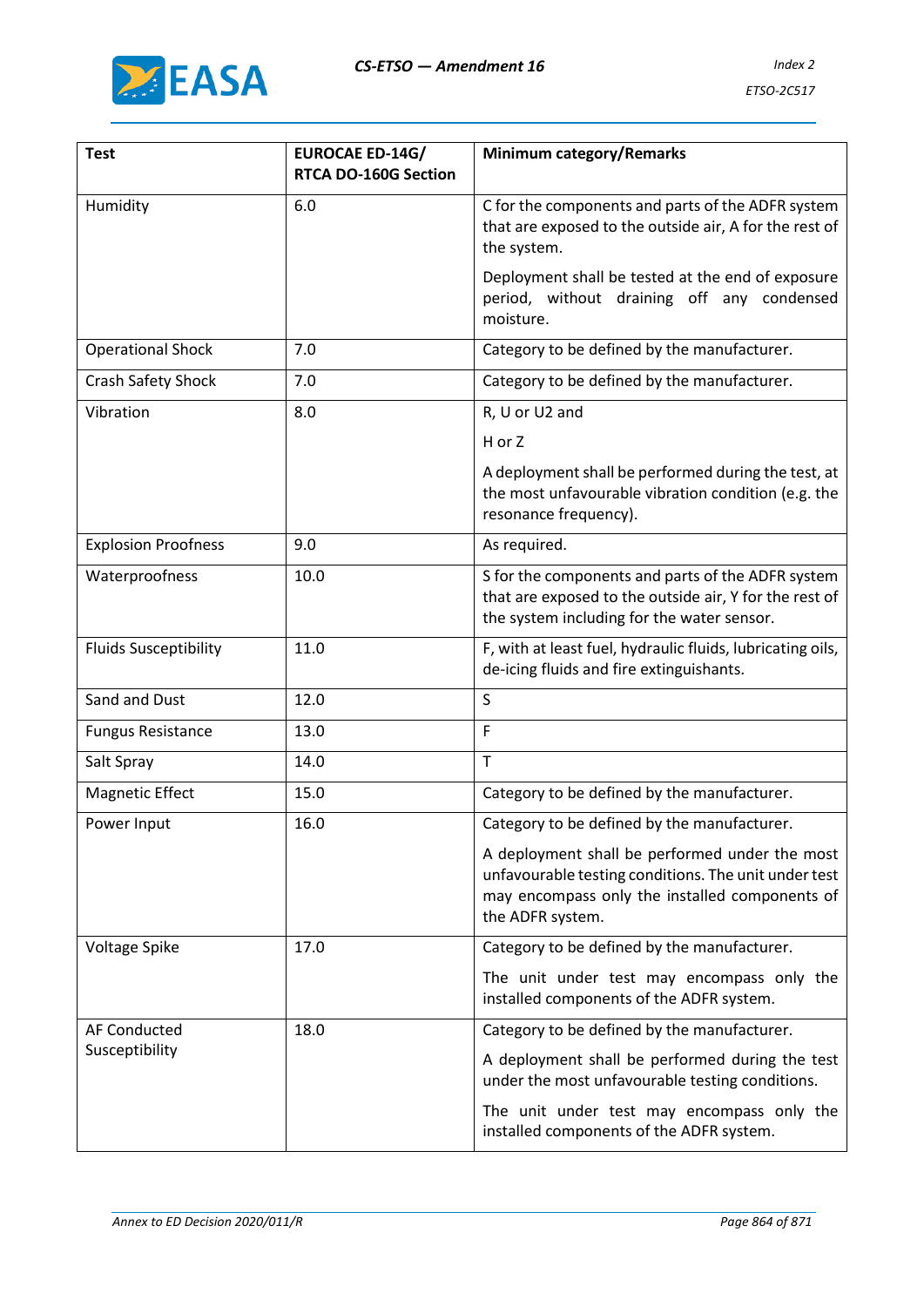

| <b>Test</b>                                          | <b>EUROCAE ED-14G/</b>      | <b>Minimum category/Remarks</b>                                                                                                                                                                                                                                                                                                                                                                                                                                                         |  |  |  |  |
|------------------------------------------------------|-----------------------------|-----------------------------------------------------------------------------------------------------------------------------------------------------------------------------------------------------------------------------------------------------------------------------------------------------------------------------------------------------------------------------------------------------------------------------------------------------------------------------------------|--|--|--|--|
|                                                      | <b>RTCA DO-160G Section</b> |                                                                                                                                                                                                                                                                                                                                                                                                                                                                                         |  |  |  |  |
| <b>Induced Signal</b>                                | 19.0                        | Category to be defined by the manufacturer.                                                                                                                                                                                                                                                                                                                                                                                                                                             |  |  |  |  |
| Susceptibility                                       |                             | A deployment shall be performed during the test<br>under the most unfavourable testing condition. The<br>unit under test may encompass only the installed<br>components of the ADFR system.                                                                                                                                                                                                                                                                                             |  |  |  |  |
| <b>RF Susceptibility</b>                             | 20.0                        | Category to be defined by the manufacturer.                                                                                                                                                                                                                                                                                                                                                                                                                                             |  |  |  |  |
|                                                      |                             | A deployment shall be performed during the test<br>under the most unfavourable testing conditions.                                                                                                                                                                                                                                                                                                                                                                                      |  |  |  |  |
| <b>RF Emission</b>                                   | 21.0                        | Category to be defined by the manufacturer.                                                                                                                                                                                                                                                                                                                                                                                                                                             |  |  |  |  |
| Lightning-Induced<br><b>Transient Susceptibility</b> | 22.0                        | Category to be defined by the manufacturer.                                                                                                                                                                                                                                                                                                                                                                                                                                             |  |  |  |  |
| <b>Lightning Direct Effects</b>                      | 23.0                        | Category to be defined by the manufacturer.                                                                                                                                                                                                                                                                                                                                                                                                                                             |  |  |  |  |
|                                                      |                             | The recorder is required to successfully deploy after<br>a direct impact. No unintended deployment shall<br>occur, and no part shall detach.                                                                                                                                                                                                                                                                                                                                            |  |  |  |  |
| Icing                                                | 24.0                        | The test shall be performed for Categories B and C.<br>For Category B, 2 cycles are required. The<br>deployment of the recorder shall be tested at the<br>end of first cycle and at the end of the<br>low-temperature phase for the second cycle. For<br>Category C, the deployment shall be tested after<br>the required ice thickness (as declared by the<br>manufacturer) is met and the temperature is<br>stabilised at its lowest value as required by the<br>ED-14G/DO-160G test. |  |  |  |  |
| Electrostatic Discharge                              | 25.0                        | A                                                                                                                                                                                                                                                                                                                                                                                                                                                                                       |  |  |  |  |
| Fire                                                 | 26.0                        | C + ED-112A Sections 3-3.2.4 and 3-3.2.5.                                                                                                                                                                                                                                                                                                                                                                                                                                               |  |  |  |  |

[Amdt ETSO/16]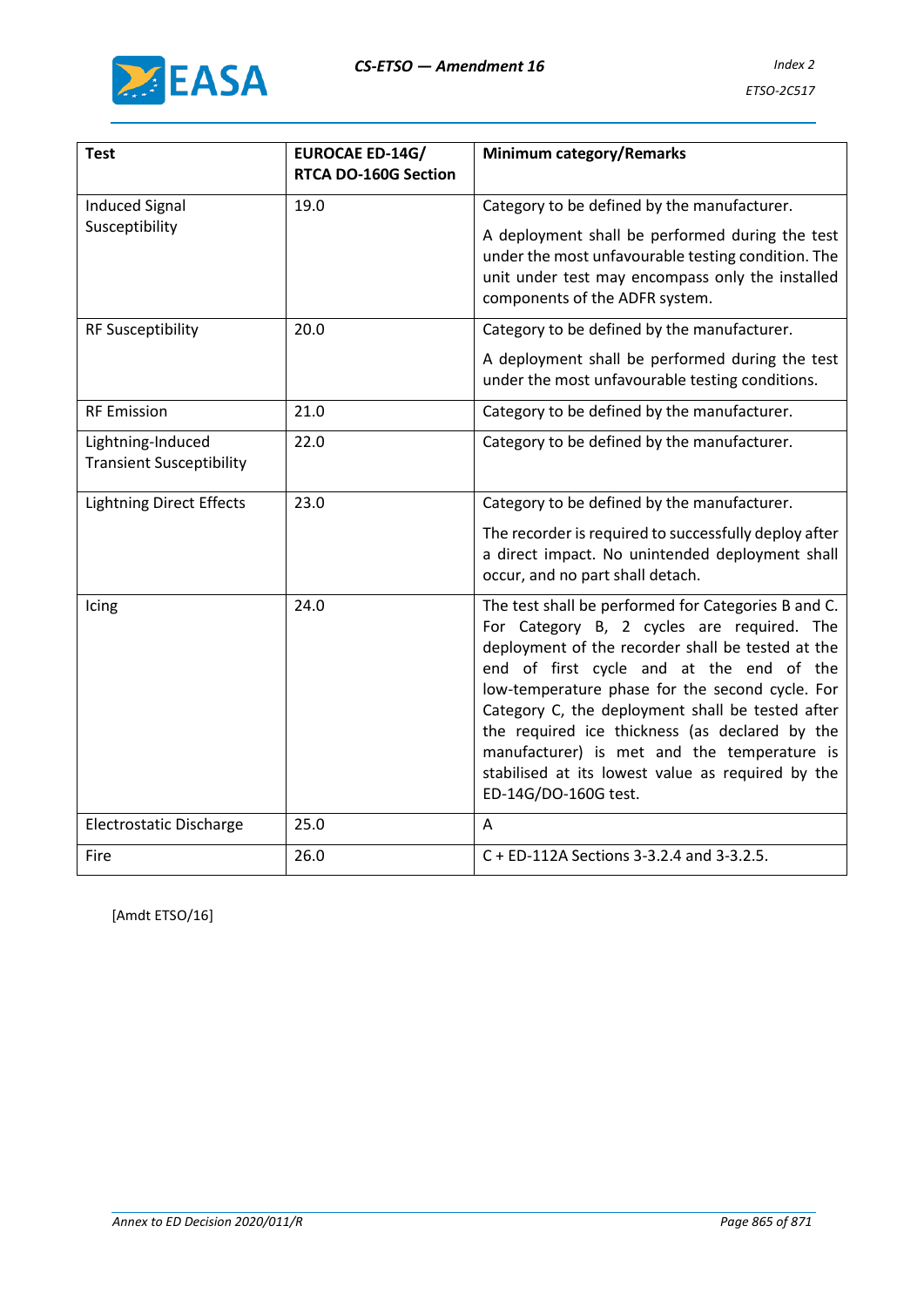

# **Appendix 2 to ETSO-2C517 – Distances Required for the Deceleration of the Automatic Deployable Package**

*ED Decision 2020/011/R*

This Appendix defines the minimum acceptable performance for the deceleration of the automatic deployable package. The objective is to ensure that the collision of the automatic deployable package with the ground will not damage the crash-protected recording medium in two cases that are typical of an accident trajectory. For those cases, the applicant will perform the following tasks:

- 1. consider the tested impact speed used in the impact shock test (Section 3-3.2.1)  $V_{\text{impact}}$ ;
- 2. determine the distance  $D_{\text{cavity}}$  that is required for the automatic deployable package to be released;
- 3. determine the distance D<sub>released</sub> that the automatic deployable package needs to decelerate to the tested impact speed once released; and
- 4. compare the total distance D<sub>Decelerate</sub> (distance needed for the deployable package to be released and decelerated by drag forces so that its speed is less than the tested impact speed) with a maximum value  $D_{\text{max}}$  defined in Table 3.

Note: The applicant may increase the tested impact speed  $V_{impart}$  to reduce  $D_{Decelerate}$ .

The initial release position, attitude and speed of the automatic deployable package are determined by the platform attitude and speed vector as defined in Table 3 and Figure 1 below and by the orientation of the ADFR relative to the platform. They shall account for any initial speed increment or accelerations that may be provided by the deployment mechanism.

If the ADFR manufacturer does not limit the installation of the ADFR to only one deployment direction relative to the platform (e.g. deployment in the direction of axis z or direction of y axis), the deployment direction resulting in the highest impact speed shall be considered, or cases shall be added to cover the permitted direction domain.

The impact surface is the plane defined by the following conditions:

- its normal vector  $\vec{n}$  is specified in table 3 of this ETSO; and
- the component of the automatic deployable package speed along this normal vector  $\vec{n}$  is equal to the speed value V<sub>impact</sub> used for the impact shock test of the crash-protected recording medium (Section 3-3.2.1).

The distance  $D_{\text{cavity}}$  is the distance covered by the platform from the positive indication of a crash until the deployable package is released (3-1.7 f.).

The distance  $D_{\text{release}}$  is the distance between the initial release position and the impact surface.

The distance  $D_{\text{Decelerate}}$  is equal to  $D_{\text{Decelerate}} = D_{\text{capture}} + D_{\text{released}}$ .

#### Deceleration requirements

For each deployment case specified in Table 3 of this ETSO, the distance DDecelerate shall be less than the maximum distance  $D_{\text{max}}$ .

Note: This condition is used to determine whether recorded data is likely to be retained by the crash-protected recording medium after a collision with terrain, when the ADFR system is installed on a large aeroplane.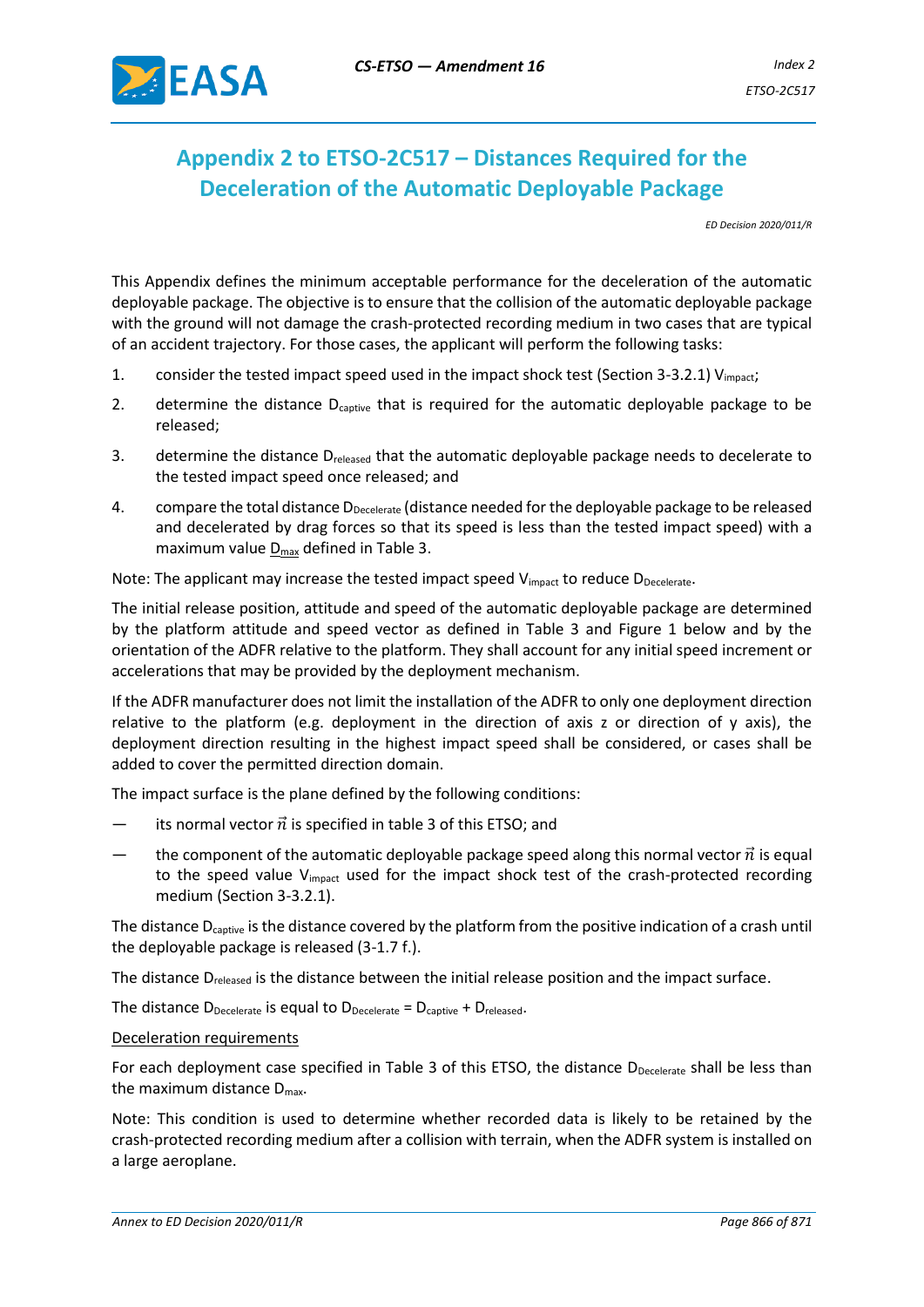

| Deployment<br>case | Release platform<br>attitude |         | Release platform<br>speed vector |          | Impact<br>surface -<br>Normal<br>vector<br>$\vec{n}$ |          |      | Maximum distance to reduce<br>the speed component along the<br>normal vector to the tested<br>impact speed value<br>$(D_{\text{max}})$ |              |    |
|--------------------|------------------------------|---------|----------------------------------|----------|------------------------------------------------------|----------|------|----------------------------------------------------------------------------------------------------------------------------------------|--------------|----|
|                    |                              |         |                                  |          |                                                      |          |      |                                                                                                                                        |              |    |
|                    | Pitch                        | Roll    | Yaw                              | Vx       | Vy                                                   | Vz       | X    | y                                                                                                                                      | z            |    |
|                    |                              | $\circ$ |                                  |          | m/s                                                  |          |      |                                                                                                                                        |              | m  |
| Case 1             | 0                            | 0       | 0                                | 150      | 0                                                    | $\Omega$ | $-1$ | $\mathbf{0}$                                                                                                                           | $\mathbf{0}$ | 70 |
| Case 2             | 15                           | 0       | 0                                | $\Omega$ | 0                                                    | $-50$    | 0    | $\mathbf 0$                                                                                                                            | 1            | 20 |

### Table 3: Deployment cases to be considered



(\*) Different deployment directions relative to the platform may have to be considered depending on the installation constraints. The figure above represents a case where the deployable package is deployed upwards when installed in the aircraft.

#### Figure 1: Deployment cases to be considered